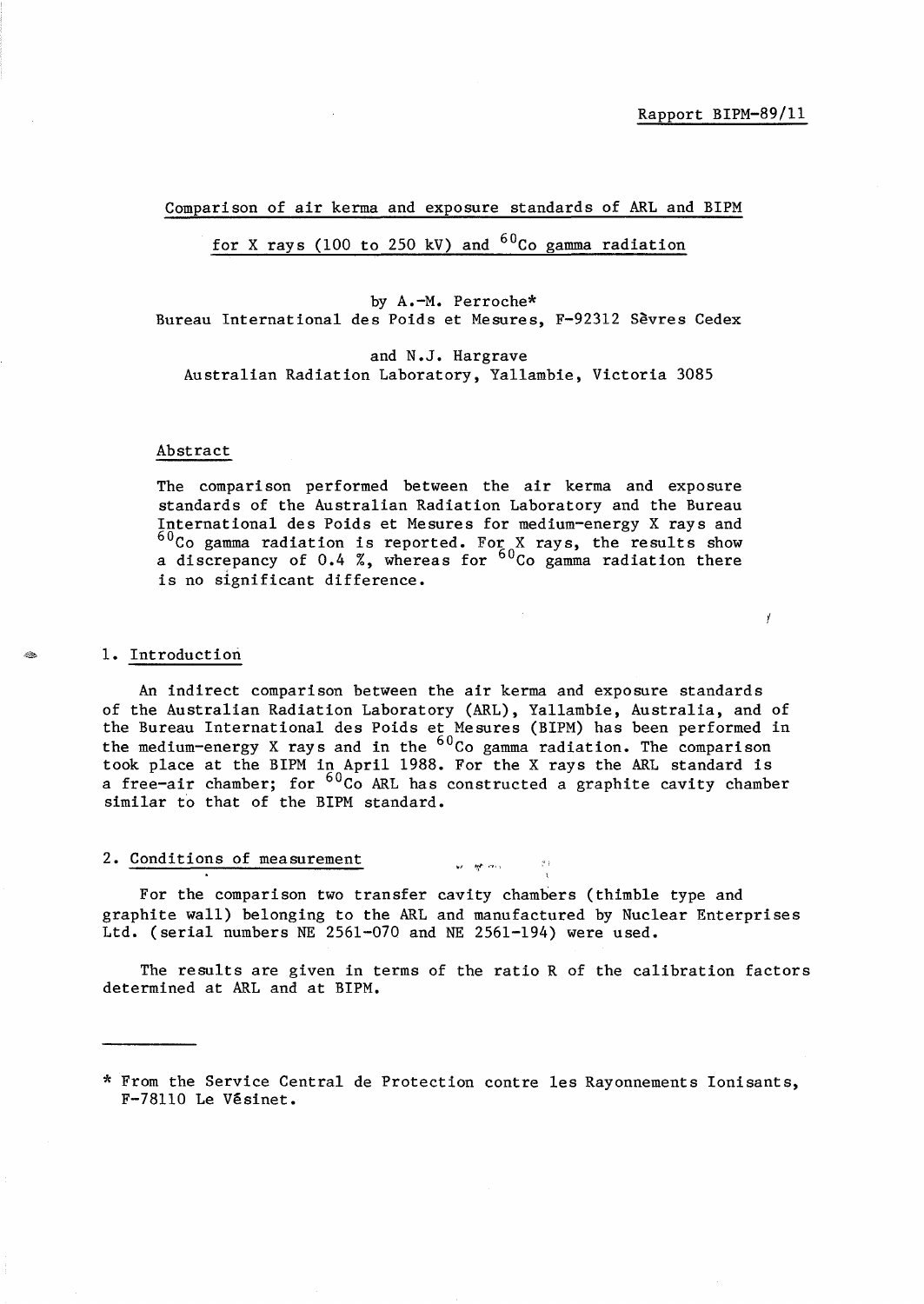The calibration factors  $N_X$  and  $N_K$  are defined by the relations

$$
N_X = \sqrt[k]{I} \quad \text{and}
$$

$$
N_K = \sqrt[k]{I},
$$

where  $\bar{X}$  and  $\bar{K}$  are the exposure rate and the air-kerma rate measured with the standard of each laboratory and I is the ionization current measured with an ARL transfer chamber.

The ionization current I is given for the reference conditions 293.15 K (20 °C) and  $P_0 = 101$  325 Pa

$$
I = I_{exp} \frac{T}{293.15} \frac{P_o}{P}
$$

where  $I_{\text{exp}}$  is the ionization current measured at temperature T and pressure P.

The collecting voltage applied to the transfer chamber is  $-200$  V. I is corrected neither for humidity nor for ion recombination.

During the calibration the position of the transfer chamber was such that the number inscribed on its stem was pointed towards the radiation source. At the BIPM the chamber was irradiated for half an hour before commencing the measurements. The relative humidity was (55  $\pm$  3) % and the air temperature  $(20.5 \pm 0.5)$  °C. At the ARL the chamber was similarly positioned and pre-irradiated. The room temperature  $(20.0 \pm 0.5)$  °C was constant to 0.1 °c during any set of measurements. The relative humidity was (49  $\pm$  6) % and the results were assumed to apply at 50 %.

In addition, measurements of the ionization current have been performed with the two chambers, using a  $90$  Sr reference source. They took place at ARL before and after the comparison, and at BIPM.

 $\mathbf{w} = \mathbf{w}^{\text{max}}$  , where  $\mathbf{w} = \frac{2\pi}{\sqrt{2}}$ 

Details about the measurements and the results are given in the following tables.

a) Medium-energy X rays

- Tables 1 and 2 - Conditions of measurement at the BIPM and the ARL,

- Table 3 Physical constants entering in the determination of  $\bar{X}$  and  $\bar{K}$ ,
- Table 4 Correction factors applied to the standards,
- Tables 5 and 6 Uncertainties involved in the determination of exposure rate and air kerma rate,
- Tables 7 and 8 Calibration factors of the transfer chambers determined at the ARL and at the BIPM,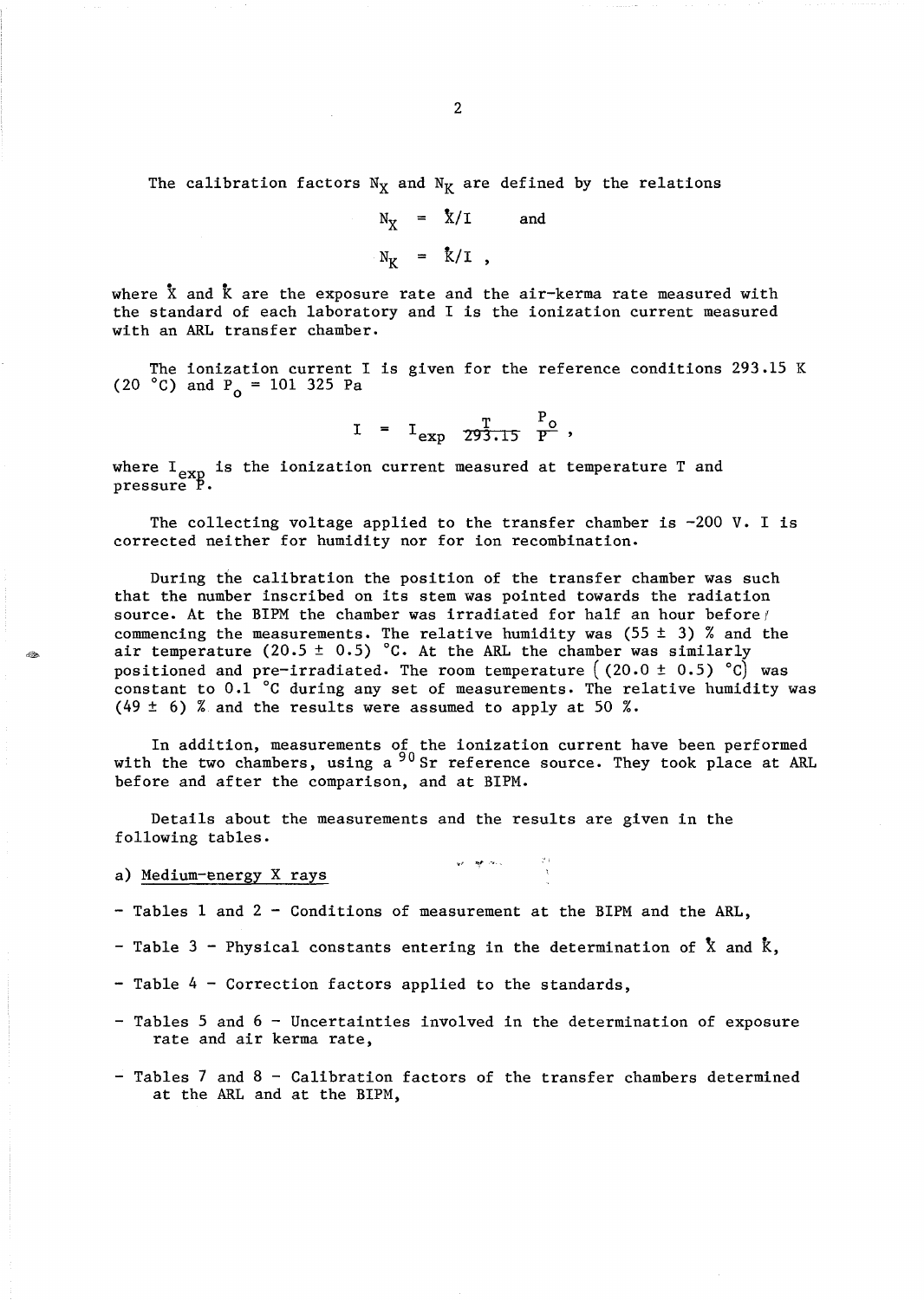- Tables 9 and 10 Results of the comparison and analysis of the uncertainties,
- Table 11 Comparison with the results of the 1979 comparison.
- b) <sup>60</sup> Co gamma radiation
- Table 12 Physical constants and correction factors entering in the determination of  $\bar{x}$  and  $\bar{k}$ ,
- $-$  Table 13 Uncertainties in the determination of exposure rate and air kerma rate,
- $-$  Tables 14 and 15 Results of the comparison and analysis of the uncertainties.

## c)  $90$  Sr reference source

- Table 16 - Comparison of measurements of ionization current at ARL and at BIPM.

In the tables the relative uncertainties estimated by statistical methods (type A) are denoted by  $s_i$  and correspond to one standard deviation; the relative uncertainties estimated by other means (type B) are desigpated u<sub>j</sub> and correspond also to one standard deviation.

#### 3. Results

#### a) Medium-energy X rays

The mean values of the calibration factors for the two transfer chambers are 0.3 to 0.5 % higher at the ARL than at the BIPM (Table 9).

At the BIPM no long-term variation has been observed in the measurement of the ionization current of the two chambers.

An indirect comparison had already "been performed in 1979, using one of these chambers (NE 2561-070) as a transfer instrument. At this time the agreement between the calibration factors determined at the ARL and at the BIPM was better than 0.2 %. The difference between the value of R obtained during the two comparisons is 0.4 % at 100, 135 and 180 kV and 0.7 % at 250 kV (Table 9).

Since 1979 the calibration conditions at the ARL have slightly changed: the distance between the X-ray tube and the reference plane is 140 cm instead of 120 cm and the diameter of the beam is 9.5 cm instead of 10.5 cm; however, this probably does not account for the above difference. However, changes have been made to the charge measuring system used with the X-ray beam. In addition, since 1979 the equipment has been completely relocated. As a result some of the calibration conditions may have changed slightly. These changes may account for some of the difference.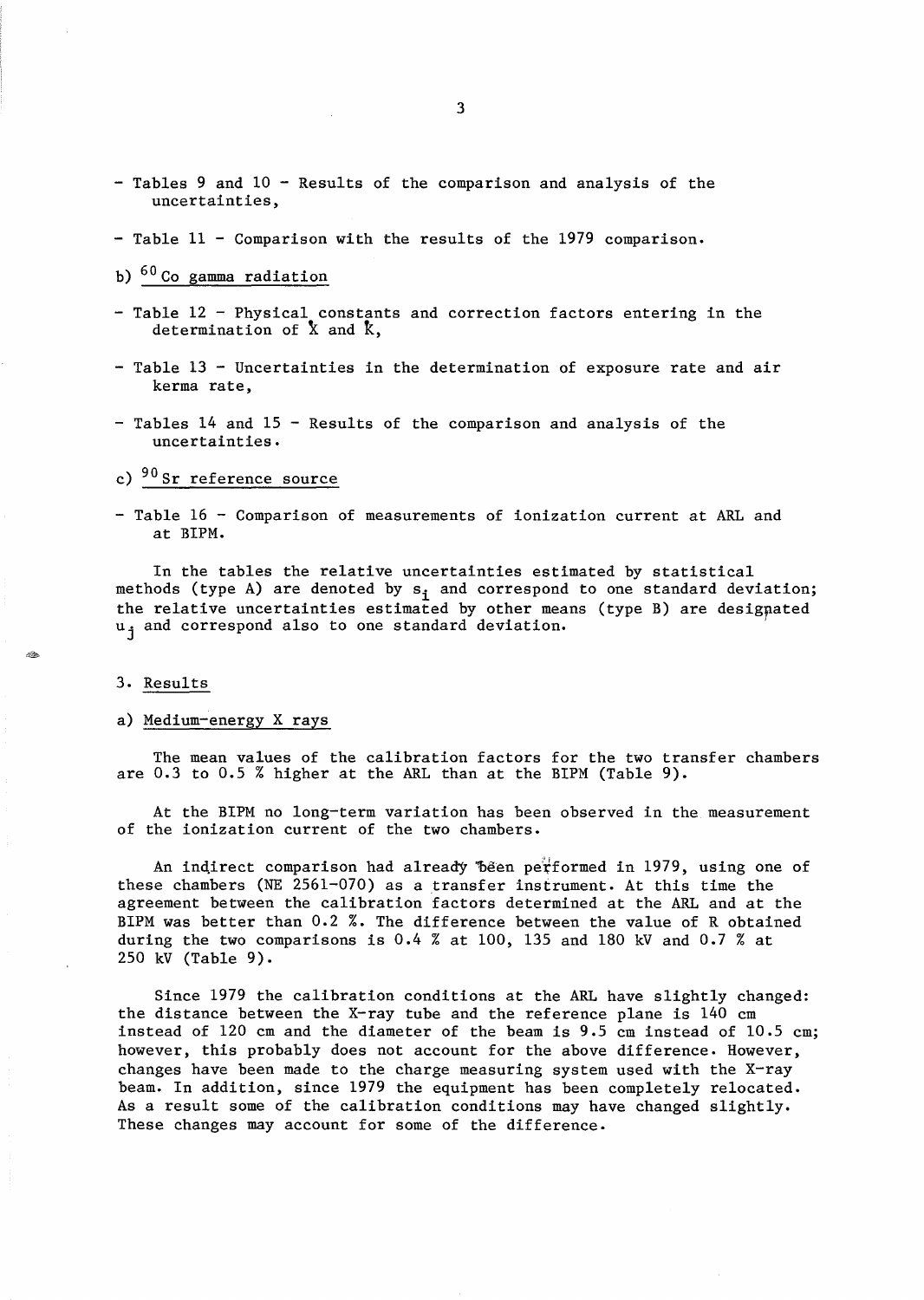## b)  $60$  Co gamma radiation

The calibration factors determined for the chamber NE 2561-070 at the ARL and at the BIPM are in good agreement (better than  $0.1\%$ ).

The chamber NE 2561-194 had to be calibrated on a single day at BIPM. A drift of 0.4 % was observed for a few hours at the beginning of the measurements. The BIPM calibration factor, determined when the ionization current seemed to be stable, differs from the value obtained at ARL by 0.5 %. It would have been preferable to extend the measurements over a longer period.

## c) <sup>90</sup> Sr reference source

As can be seen in Table 16, the ratio of the ionization currents measured at ARL and at BIPM, with chamber 070, does not differ significantly from unity and shows a good stability over a period of about 10 years. The measurements performed with chamber 194 have shown some instabilities.

No significant difference between the measuring devices of BIPM and ARL can thus be observed.

#### 4. Conclusion

For medium-energy X rays, the results of this comparison show a discrepancy between the values of the calibration factors of the transfer chambers, as determined at ARL and BIPM. In view of the observed change in the response of chamber NE 2561-070 since 1979, further studies on the stability of the instruments will be needed. For  $60 \text{ Co}$  gamma radiation, the reported good agreement confirms the adequacy of the standard cavity chamber constructed at ARL.

an and they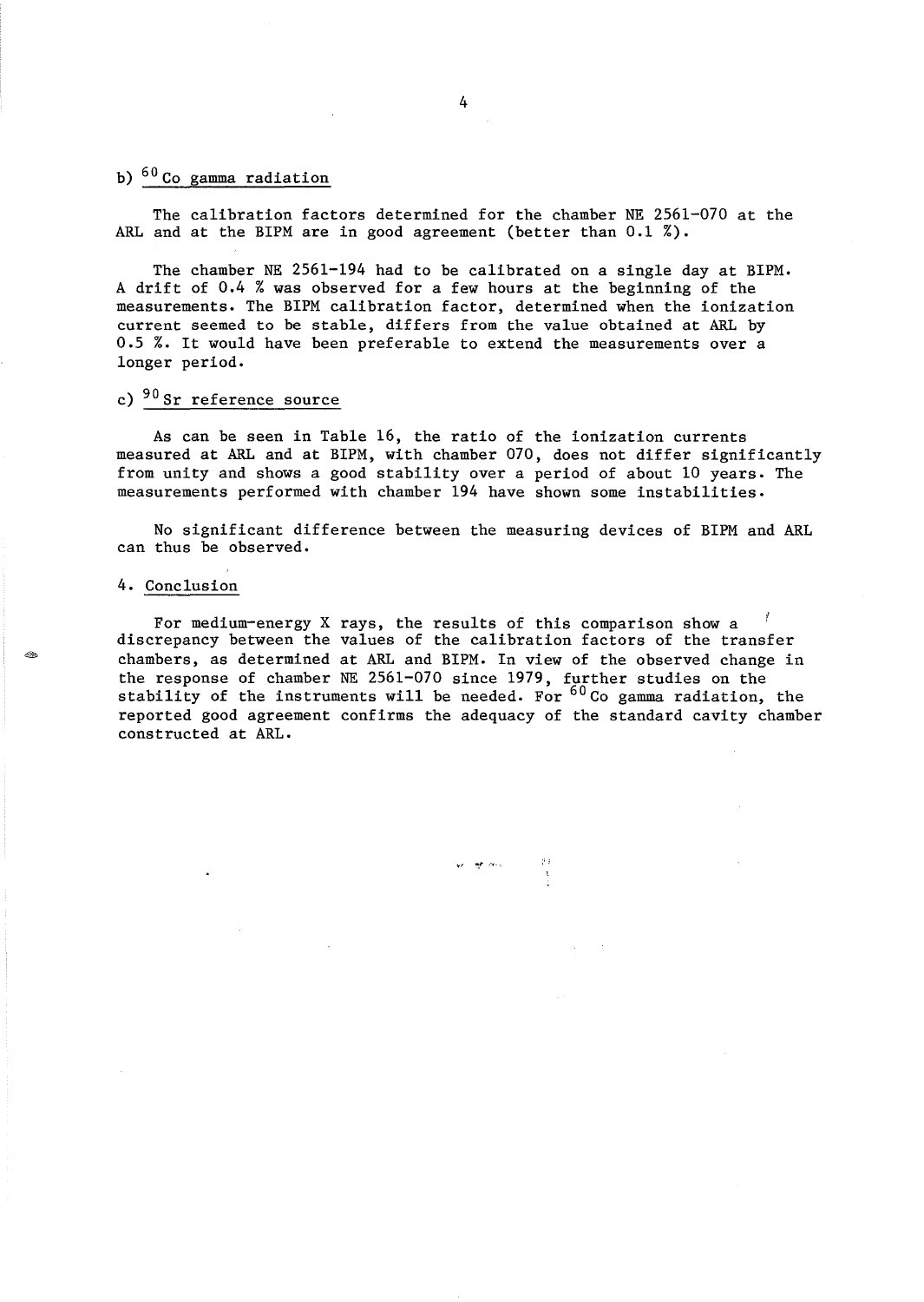### X rays (100 to 250 kV)

Conditions of measurement at BIPM

Distance between focal spot and reference plane: 120 cm Beam diameter in reference plane of diaphragm: 10.5 cm

 $\bar{z}$ 

|                        | X-ray tube voltage (kV)                          | 100                                 | 135             | 180                                    | 250         |
|------------------------|--------------------------------------------------|-------------------------------------|-----------------|----------------------------------------|-------------|
| Current                | (mA)                                             | 5                                   | 5.              | 5                                      | 5           |
| Additional filtration* |                                                  | $1.2037$ mm Al                      |                 | 0.2321 mm Cu 0.4847 mm Cu 1.5701 mm Cu |             |
| Half-value thickness   |                                                  | $4.027$ mm A1<br>or $0.148$ mm $Cu$ | $0.494$ mm $Cu$ | $0.990$ mm $Cu$                        | 2.500 mm Cu |
| Air attenuation        | coefficient, $\mu$ / $\rho$ (cm <sup>2</sup> /g) | 0.300                               | 0.198           | 0.167                                  | 0.145       |

 $\sim$ 

 $\sim$ 

\* The inherent filtration is approximately 2.3 mm<sub>p</sub> Al.

 $\bar{t}$ 

 $\hat{\mathcal{A}}$ 

-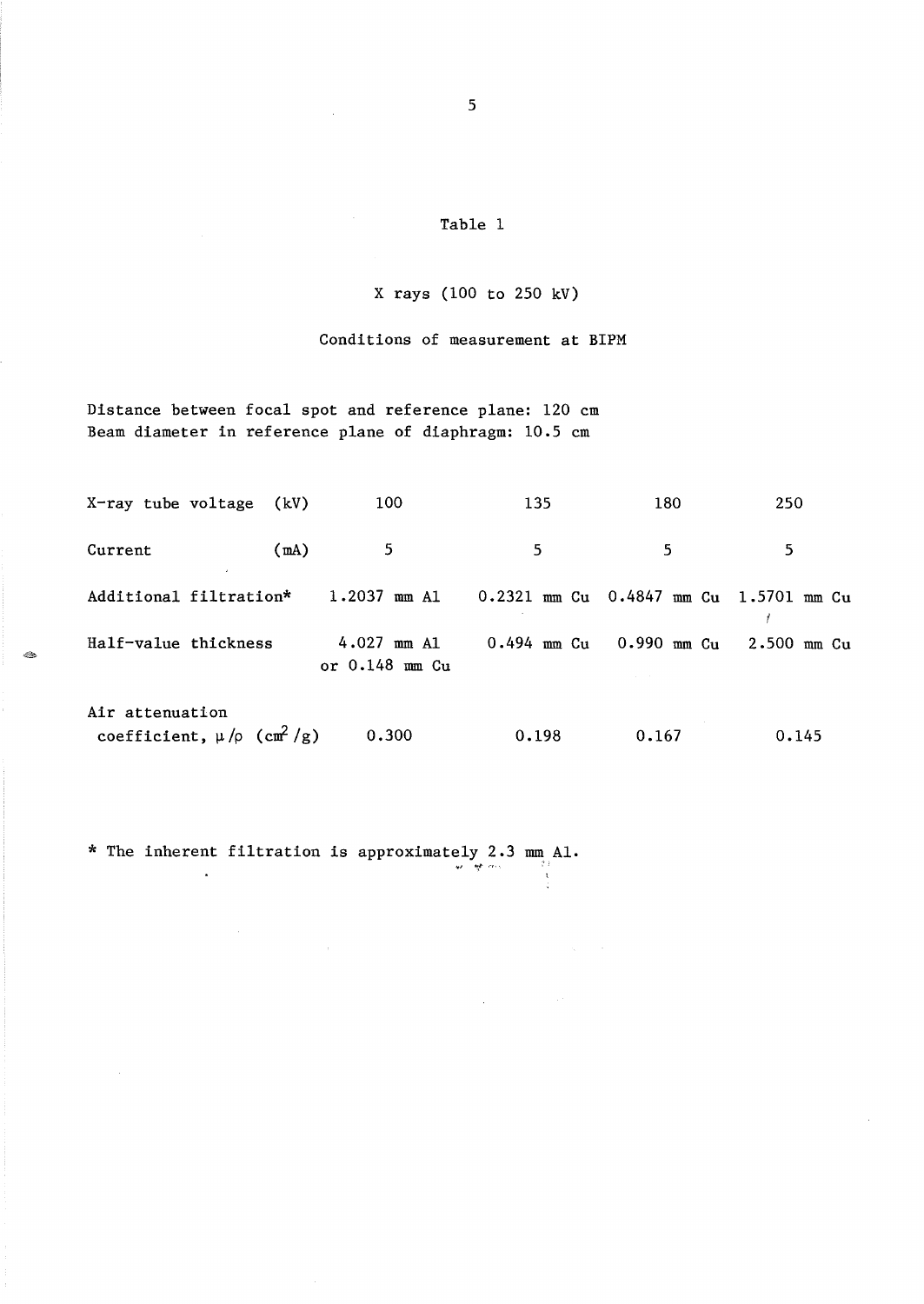#### X rays (100 to 250 kV)

Conditions of measurement at ARL

Distance between focal spot and reference plane: 140 cm Beam diameter in reference plane of diaphragm: 9.5 cm

 $X$ -ray tube voltage  $(kV)$  100 135 Current (mA) 10 10 Additional filtration\* 1.17 mm Al 0.21 mm Cu + 1.04 mm Al Half-value thickness 0.14 mm Cu 0.48 mm Cu Air attenuation coefficient,  $\mu/\rho$  (cm<sup>2</sup>/g) 0.325 0.234  $+ 1.17$  mm Al 180 250 10 10 *t*  0.42 mm Cu 1.57 mm Cu  $+ 1.17$  mm Al 1.09 mm Cu 2.72 mm Cu 0.189 0.173

-'" **"!,,,** ,-,.;

\* The inherent filtration is approximately 2.5 mm Al.

 $\cdot$ 

~

6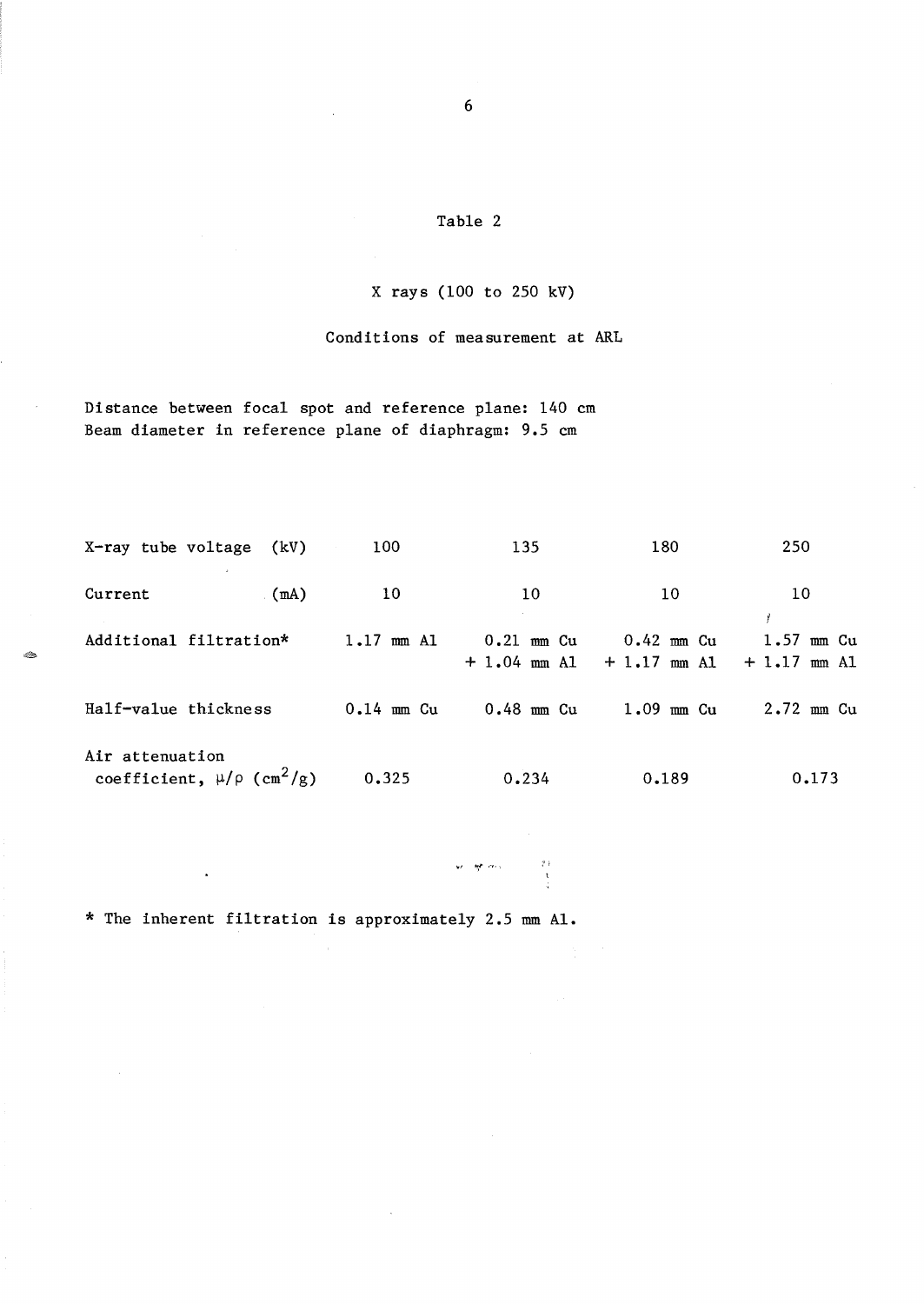## X rays (100 to 250 kV)

Physical constants entering in the determination of  $\bar{x}$  and  $\bar{k}$  at BIPM and ARL

| Dry air density (273.15 K, 101 325 Pa)                  |        |                                                       |        | 1.292 99 $\text{kg/m}^3$ * |
|---------------------------------------------------------|--------|-------------------------------------------------------|--------|----------------------------|
| $W/e$ **                                                |        |                                                       |        | $33.97 \text{ J/C}$        |
| Fraction $\bar{g}$ ** of energy lost by bremsstrahlung: |        |                                                       |        |                            |
| voltage                                                 | 100 kV | 135 kV                                                | 180 kV | 250 kV                     |
| $\overline{\mathsf{g}}$                                 |        | $1 \cdot 10^{-4}$ $1 \cdot 10^{-4}$ $2 \cdot 10^{-4}$ |        | $3 \cdot 10^{-4}$          |

 $\begin{array}{cc} & 2.3 \\ & 3.3 \\ & 3.5 \\ & 4.5 \\ \end{array}$ 

 $\mathbf{w}^{\mathbf{y}}=\frac{\mathbf{w}\mathbf{y}}{2}e^{-\frac{\mathbf{w}\mathbf{y}}{2}}e^{-\frac{\mathbf{w}\mathbf{y}}{2}}$ 

ľ

\* Value used by ARL: 1.292 9 *kg/m<sup>3</sup>*

\*\* See ref.  $[1]$ .

7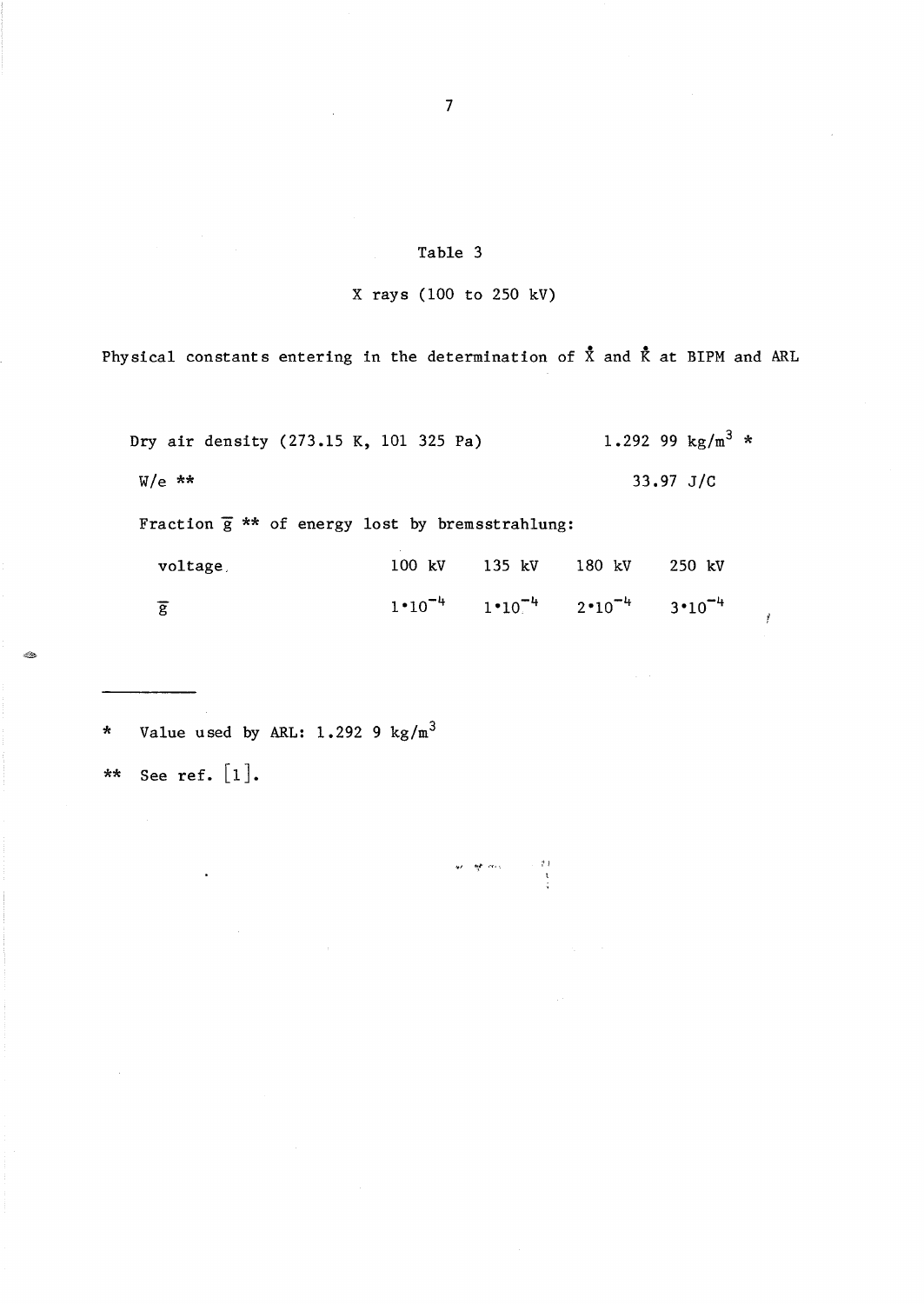|  | X rays (100 to 250 kV) |  |  |  |  |
|--|------------------------|--|--|--|--|
|--|------------------------|--|--|--|--|

# Correction factors applied to the ARL and BIPM air kerma and exposure standards

| X-ray tube voltage                          | (kV)                 | 100           |             | 135           |             | 180           |             | 250           |             |  |
|---------------------------------------------|----------------------|---------------|-------------|---------------|-------------|---------------|-------------|---------------|-------------|--|
|                                             |                      | <b>ARL</b>    | <b>BIPM</b> | <b>ARL</b>    | <b>BIPM</b> | <b>ARL</b>    | <b>BIPM</b> | ARL           | <b>BIPM</b> |  |
| scattered radiation,                        | $\rm k_{\rm sc}$     | 0.9945        | 0.9948      | 0.9957        | 0.9962      | 0.9961        | 0.9967      | 0.9964        | 0.9969      |  |
| electron loss,                              | $k_{e}$              | 1.0000        | 1.000       | 1.0011        | 1.0023      | 1.00313       | 1.0052      | 1.00528       | 1.0078      |  |
| recombination losses, k <sub>c</sub>        |                      | 1.00007       | 1.0004      | 1.00006       | 1.0006      | 1.00008       | 1.0005      | 1.00009       | 1.0003      |  |
| air attenuation,                            | $k_{\rm a}$          | 1.0117        | 1.0100      | 1.0084        | 1.0066      | 1.0068        | 1.0056      | 1.0062        | 1.0048      |  |
| field distortion,                           | $k_A$                | 1.000         | 1.000       | 1.000         | 1.000       | 1.000         | 1.000       | 1.000         | 1.000       |  |
| transmission through<br>edges of diaphragm, | $k_{1}$              | 0.9999        | 0.9999      | 0.9997        | 0.9997      | 0.9994        | 0.9997      | 0.9995        | 0.9996      |  |
| transmission through<br>walls of standard,  | $\mathbf{k}_{\rm p}$ | 1.0000        | 1.0000      | 1.0000        | 1.0000      | 0.99991       | 0.9999      | 0.99969       | 0.9998      |  |
| humidity,                                   | $k_h$                | 0.99779       | 0.998       | 0.99779       | 0.998       | 0.99779       | 0.998       | 0.99779       | 0.998       |  |
|                                             |                      | to<br>0.99824 |             | to<br>0.99824 |             | to<br>0.99824 |             | to<br>0.99824 |             |  |
|                                             |                      |               |             |               |             |               |             |               |             |  |

 $\sim$ 

 $\hat{\mathcal{L}}$ 

 $\mathcal{A}^{\mathcal{A}}$ 

 $\hat{\mathcal{A}}$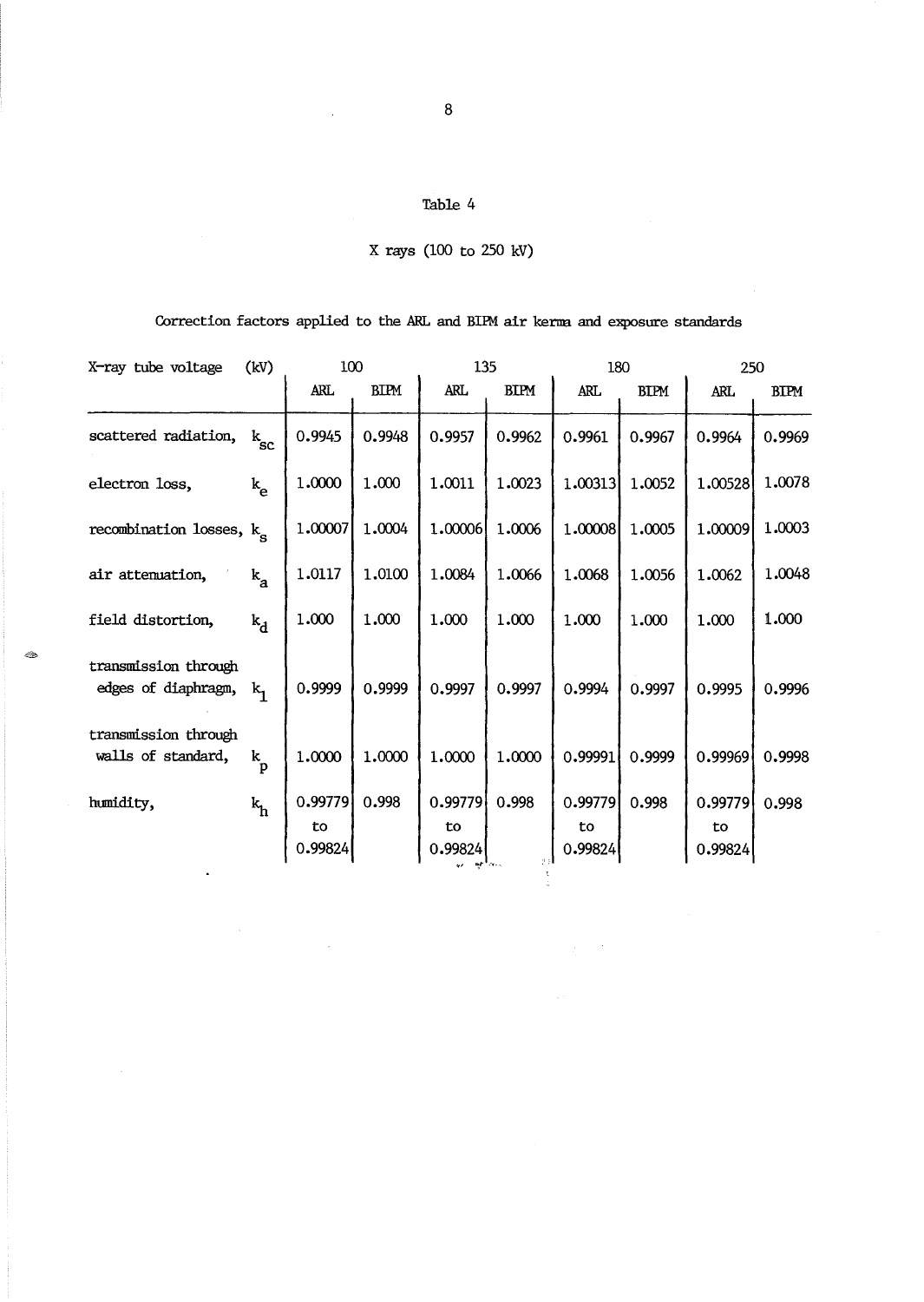# X rays (100 to 250 kV)

# Estimated relative uncertainties in BIPM exposure rate and air kerma rate (standard deviation, in %)

| X-ray tube voltage<br>(kV)                                                                                                                                                                                                                                                                                                                                                                                                 | 100              |                                                                                                         | 135            |                                                                                                    | 180           |                                                                                        | 250           |                                                                                                        |
|----------------------------------------------------------------------------------------------------------------------------------------------------------------------------------------------------------------------------------------------------------------------------------------------------------------------------------------------------------------------------------------------------------------------------|------------------|---------------------------------------------------------------------------------------------------------|----------------|----------------------------------------------------------------------------------------------------|---------------|----------------------------------------------------------------------------------------|---------------|--------------------------------------------------------------------------------------------------------|
|                                                                                                                                                                                                                                                                                                                                                                                                                            | $s_{\mathbf{i}}$ | $\mathbf{u}_{\mathbf{j}}$                                                                               | $s_{1}$        | $\mathbf{u}_{\cdot j}$                                                                             | $s_{1}$       | $u_{j}$                                                                                | $s_{1}$       | $\mathbf{u}_{\cdot j}$                                                                                 |
| Physical constants<br>dry air density<br>(273, 15 K, 101 325 Pa)<br>W/e<br>for air kerma<br>$\overline{g}$                                                                                                                                                                                                                                                                                                                 |                  | $\leq 0.01$<br>0.15                                                                                     |                | $\leq 0.01$<br>0.15                                                                                |               | $\leq 0.01$<br>0.15                                                                    |               | $\leq 0.01$<br>0.15                                                                                    |
| Correction factors<br>applied to the standard<br>scattered radiation,<br>k<br>$\mathbf{sc}$<br>electron loss,<br>$\mathbf{k}_{\mathrm{e}}$<br>recombination losses,<br>$\rm{k}_c$<br>air attenuation,<br>$\mathbf{k}_{\mathbf{a}}$<br>field distortion,<br>$k_{\rm d}$<br>transmission through<br>edges of diaphragm,<br>$k_1$<br>transmission through<br>walls of standard,<br>$\mathbf{k}_{\rm p}$<br>humidity,<br>$k_h$ | 0.01<br>0.017    | 0.07<br>0.03<br>$\leqslant 0.01$<br>$\leqslant 0.01$<br>0.07<br>$\leq 0.01$<br>$\leqslant 0.01$<br>0.03 | 0.017<br>0.017 | 0.07<br>0.03<br>$\leqslant 0.01$<br>$\leq 0.01$<br>0.07<br>$\leqslant 0.01$<br>$\leq 0.01$<br>0.03 | 0.01<br>0.01  | 0.07<br>0.06<br>$\le 0.01$<br>$\leq 0.01$<br>0.07<br>$\leq 0.01$<br>$\le 0.01$<br>0.03 | 0.013<br>0.01 | 0.07<br>0.1<br>$\leq 0.01$<br>$\leqslant$ 0.01<br>0.07<br>$\leqslant$ 0.01<br>$\leqslant 0.01$<br>0.03 |
| Measurement of $I/\psi$<br>measurement volume,<br>$\boldsymbol{\mathrm{v}}$<br>ionization current,<br>I.<br>corrections concerning p<br>(temperature, pressure)                                                                                                                                                                                                                                                            | 0.007<br>0.02    | 0.01                                                                                                    | 0.007<br>0.02  | $2\%$<br>0.01                                                                                      | 0.007<br>0.02 | 0.01                                                                                   | 0.007<br>0.02 | 0.01                                                                                                   |
| Uncertainty on X <sub>BIPM</sub><br>quadratic sum<br>combined uncertainty                                                                                                                                                                                                                                                                                                                                                  | 0.03<br>0.11     | 0.11                                                                                                    | 0.03<br>0.11   | 0.11                                                                                               | 0.03<br>0.12  | 0.12                                                                                   | 0.03<br>0.15  | 0.14                                                                                                   |
| Uncertainty on K<br>3IPM<br>quadratic sum<br>combined uncertainty                                                                                                                                                                                                                                                                                                                                                          | 0.03<br>0.19     | 0.18                                                                                                    | 0.03<br>0.19   | 0.18                                                                                               | 0.03<br>0.19  | 0.19                                                                                   | 0.03<br>0.21  | 0.21                                                                                                   |

 $\textcolor{red}{\bigotimes}\hspace{-0.2cm}\mathbb{Z}$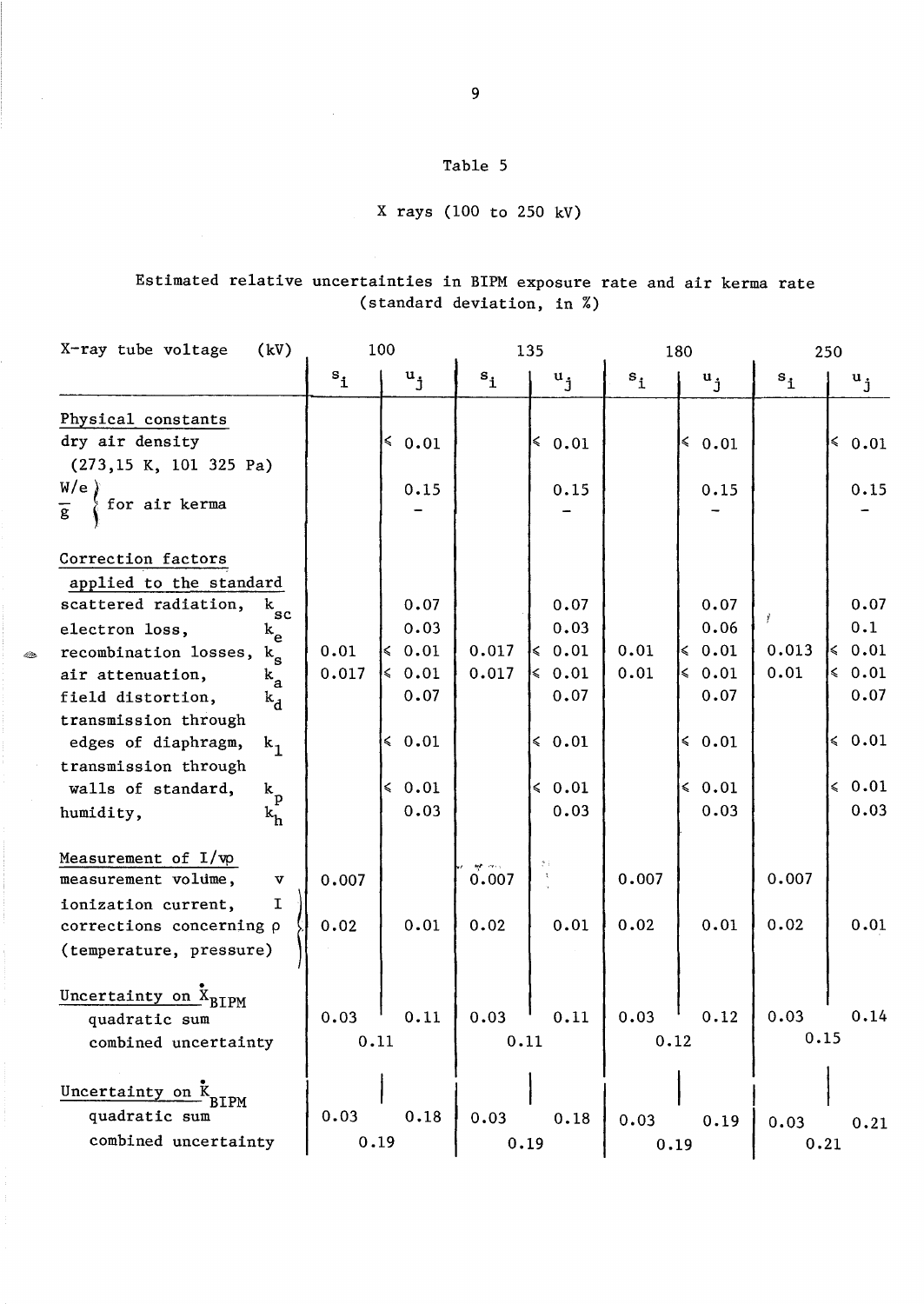# X rays (100 to 250 kV)

## Estimated relative uncertainties in ARL exposure rate and air kerma rate (standard deviation, in %)

|                         | X-ray tube voltage<br>(kV)                                                                                                                                                                                                                                                                                            |                             | 100                    |                              | 135                           |                              | 180                    |                                    | 250                      |
|-------------------------|-----------------------------------------------------------------------------------------------------------------------------------------------------------------------------------------------------------------------------------------------------------------------------------------------------------------------|-----------------------------|------------------------|------------------------------|-------------------------------|------------------------------|------------------------|------------------------------------|--------------------------|
|                         |                                                                                                                                                                                                                                                                                                                       | $s_{\mathbf{i}}$            | $\mathbf{u}_{\cdot j}$ | $s_1$                        | $\mathbf{u}_{\cdot j}$        | $s_{1}$                      | $\mathbf{u}_{\cdot j}$ | $s_i$                              | $\mathbf{u}_{\cdot j}$   |
|                         | Physical constants<br>dry air density                                                                                                                                                                                                                                                                                 |                             |                        |                              |                               |                              |                        |                                    |                          |
|                         | (273.15 K, 101 325 Pa)                                                                                                                                                                                                                                                                                                |                             | 0.01                   |                              | 0.01                          |                              | 0.01                   |                                    | 0.01                     |
| $\overline{\mathbf{g}}$ | W/e<br>for air kerma                                                                                                                                                                                                                                                                                                  |                             | 0.15                   |                              | 0.15                          |                              | 0.15                   |                                    | 0.15                     |
| D.                      | Correction factors<br>applied to the standard<br>scattered radiation,<br>$k_{\rm sc}$<br>electron loss,<br>$k_{\rm e}$<br>recombination losses,<br>$k_{\rm g}$<br>air attenuation,<br>$k_{\bf a}$<br>field distortion,<br>$k_{\rm d}$<br>transmission through<br>edges of diaphragm,<br>$k_1$<br>transmission through | 0.01<br>0.03<br>0.1<br>0.03 | 0.1<br>0.03<br>0.01    | 0.01<br>0.03<br>0.05<br>0.03 | 0.1<br>0.03<br>0.01           | 0.01<br>0.03<br>0.05<br>0.03 | 0.1<br>0.03<br>0.01    | 0.01<br>ř.<br>0.03<br>0.05<br>0.03 | 0.1<br>0.07<br>0.01      |
|                         | walls of standard,<br>$\mathbf{k}_\mathbf{p}$<br>humidity,<br>$k_h$                                                                                                                                                                                                                                                   |                             | $\leq 0.01$<br>0.05    |                              | $\leq 0.01$<br>0.05           |                              | $\leq 0.01$<br>0.05    |                                    | $\leqslant 0.01$<br>0.05 |
|                         | Measurement of $I/w$<br>measurement volume,<br>$\boldsymbol{\mathrm{v}}$<br>ionization current,<br>I.<br>corrections concerning p<br>(temperature, pressure)                                                                                                                                                          | 0.03<br>0.015               | 0.02                   | 0.03<br>0.015                | y y<br>$\tilde{\chi}$<br>0.02 | 0.03<br>0.015                | 0.02                   | 0.03<br>0.015                      | 0.02                     |
|                         | Uncertainty on X <sub>ARL</sub><br>quadratic sum<br>combined uncertainty                                                                                                                                                                                                                                              | 0.11                        | 0.12<br>0.16           | 0.07                         | 0.12<br>0.14                  | 0.07                         | 0.12<br>0.14           | 0.07                               | 0.13<br>0.15             |
|                         | Uncertainty on K<br>ARL<br>quadratic sum<br>combined uncertainty                                                                                                                                                                                                                                                      | 0.11                        | 0.19<br>0.22           | 0.07                         | 0.19<br>0.20                  | 0.07                         | 0.19<br>0.20           | 0.07                               | 0.20<br>0.21             |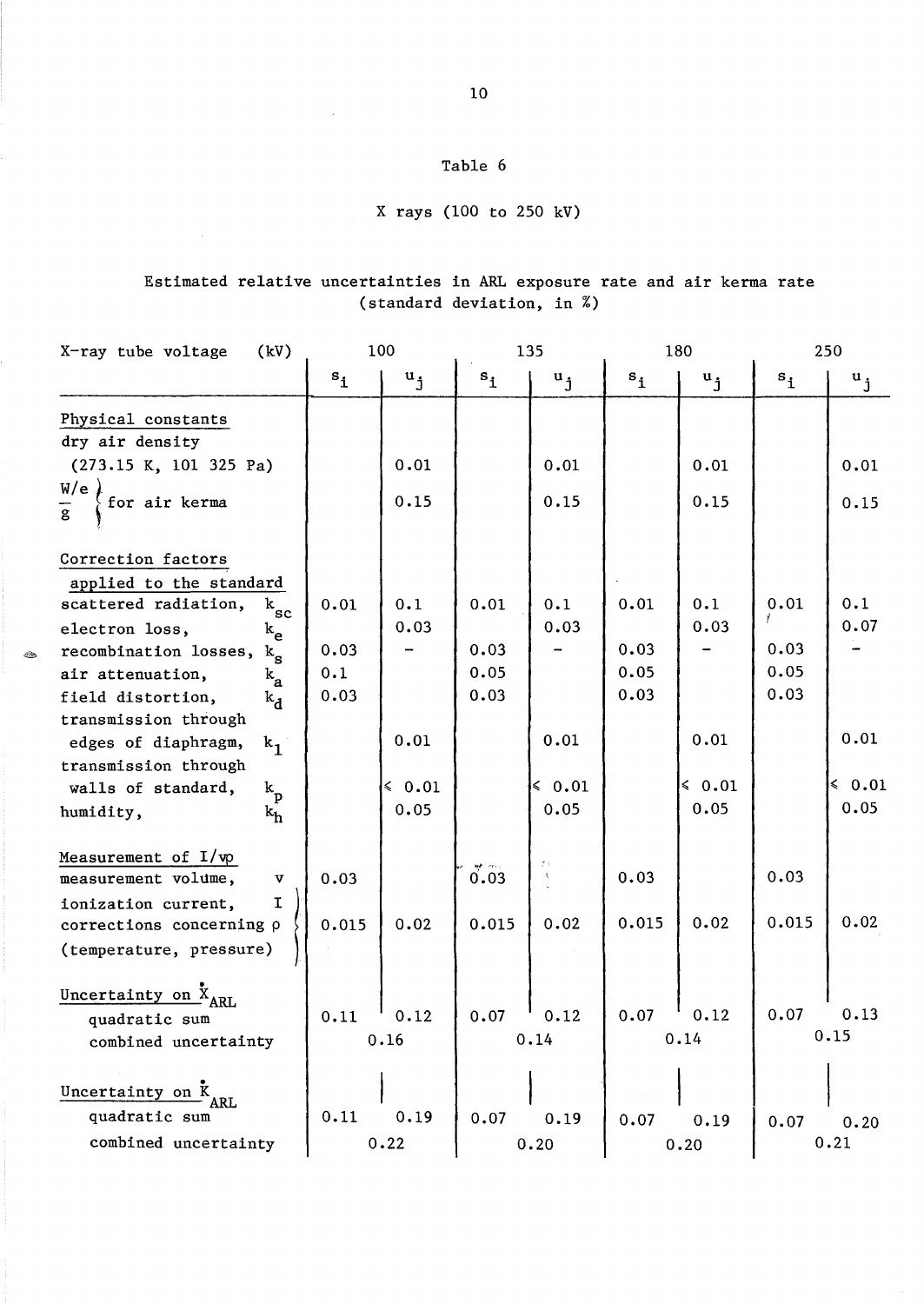|  | X rays (100 to 250 kV) |  |  |  |  |
|--|------------------------|--|--|--|--|
|--|------------------------|--|--|--|--|

 $N_X$  and  $N_K$ , calibration factors determined at ARL for the transfer chambers NE 2561-070 and 2561-194

| X-ray<br>tube | $\star$<br>$X_{\text{ARL}}$ | $\star$<br>$K_{\text{ARL}}$        | (a)   |                  | Chamber NE 2561-070 *<br>(b) |         | Chamber NE 2561-194 *<br>(a) |           | (b)         |         | Relative<br>uncertainty** |                     |
|---------------|-----------------------------|------------------------------------|-------|------------------|------------------------------|---------|------------------------------|-----------|-------------|---------|---------------------------|---------------------|
| voltage       |                             |                                    | $N_X$ | $N_{K}$          | $N_X$                        | $N_{K}$ | $N_X$                        | $\rm N_K$ | $N_X$       | $N_{K}$ |                           | (st. dev., in $\%)$ |
| (kV)          |                             | $(\mu A/kg)$ $(mGy/s)$ $(mg^{-1})$ |       | $ (Gy/\!\mu C) $ | $(mg^{-1})$                  | (GyAC)  | $\rm (mg^{-1})$              | (Gy/LC)   | $(mg^{-1})$ | (Gy/LC) | on $N_{\rm v}$            | on $N_{\rm z}$      |
| 100           | 18.4                        | 0.625                              | 2.680 | 91.05            | 2.680                        | 91.05   | 2.668                        | 90.64     | 2.670       | 90.71   | 0.17                      | 0.23                |
| 135           | 15.7                        | 0.533                              | 2.712 | 92.14            | 2.713                        | 92.17   | 2.693                        | 91.49     | 2.698       | 91.66   | 0.15                      | 0.22                |
| 180           | 24.0                        | 0.815                              | 2.720 | 92.42            | 2.722                        | 92.48   | 2.699                        | 91.70     | 2.702       | 91.81   | 0.15                      | 0.22                |
| 250           | 28.5                        | 0.968                              | 2.730 | 92.77            | 2.736                        | 92.97   | 2.708                        | 92.02     | 2.712       | 92.15   | 0.16                      | 0.22                |

\* Each value of the calibration factors is an average value based on 3 to 9 determinations, each determination being composed of at least five separate measurements.

The values in columns (a) and (b) were determined before and after calibration at BIPM, respectively. The standard deviation of the ionization current for the transfer chambers is of the order of  $0.03$  %. The difference between the values given in columns (a) and (b) is systematic. This may indicate changes in the instruments due to air travel.

\*\* See Table 10 for a detailed analysis of uncertainties.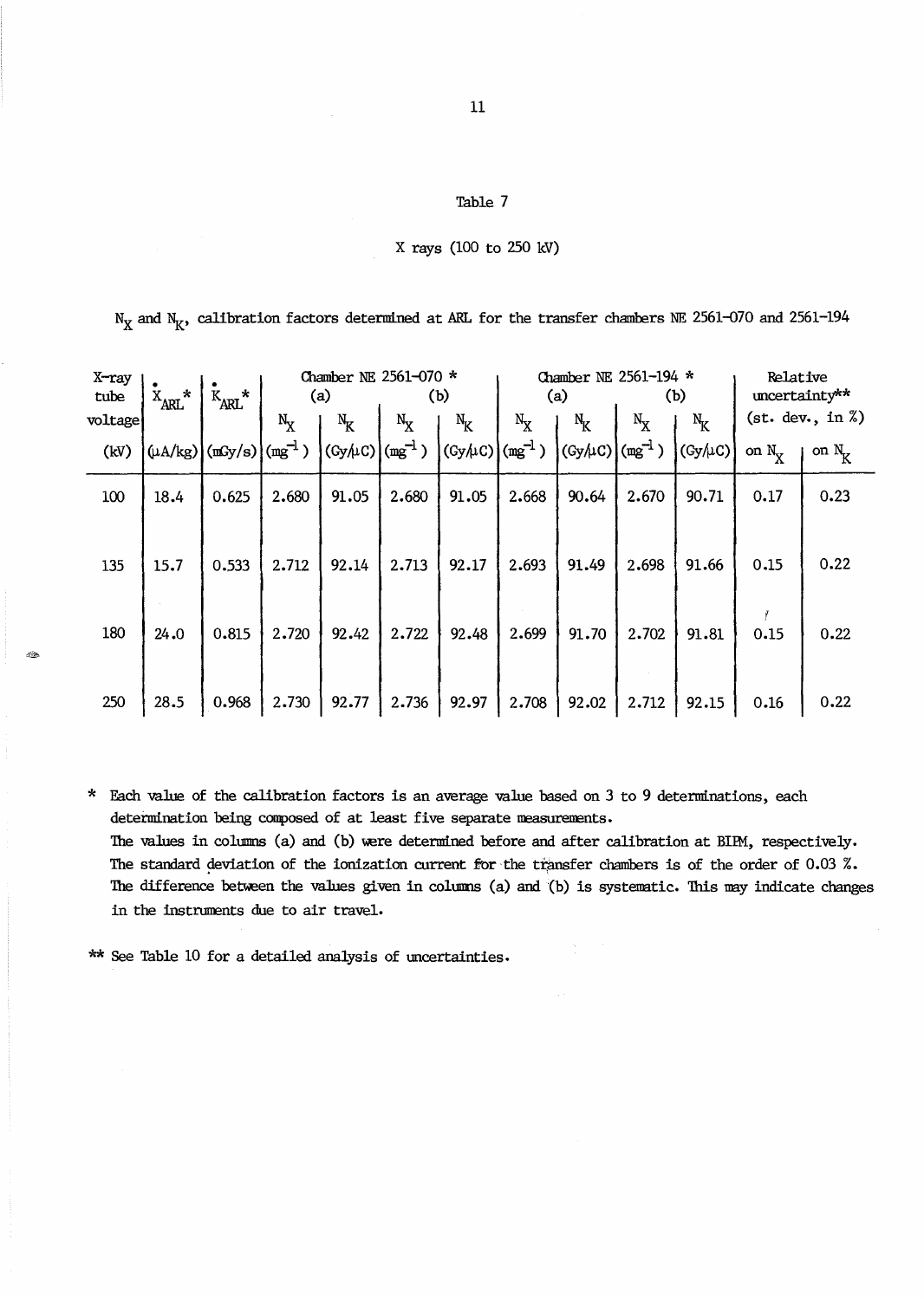#### X rays (100 to 250 kV)

 $N_X$  and  $N_K$ , calibration factors determined at BIPM for the transfer chambers NE 2561-070 and 2561-194

| X-ray<br>tube<br>voltage | Date              |        |                      | $\mathbf{K}_{\text{BIPM}}$ <sup>*</sup> $\mathbf{K}_{\text{BIPM}}$ <sup>*</sup> $\left  \text{Ionization} \right $<br>$\text{current*}$ | Chamber NE 2561-070<br>$N_{\rm X}$ | $N_{K}$         | Ionization<br>current* | Chamber NE 2561-194<br>$N_{\rm X}$ | $N_{K}$                       | Relative            | uncertainty**<br>$(st. dev., in \%)$ |
|--------------------------|-------------------|--------|----------------------|-----------------------------------------------------------------------------------------------------------------------------------------|------------------------------------|-----------------|------------------------|------------------------------------|-------------------------------|---------------------|--------------------------------------|
| (kV)                     |                   |        | $(\mu A/kg)$ (mGy/s) | (A)                                                                                                                                     | $\left(\text{mg}^{-1}\right)$      | $(Gy/\mu C)$    | (Aq)                   | $\left(\text{mg}^{-1}\right)$      | $\vert$ (Gy/ $\mu$ C) $\vert$ | on $N_X$   on $N_K$ |                                      |
| 100                      | 1988-04-14 6.2975 |        | 0.21395              | 2.359                                                                                                                                   | 2.670                              | 90.70           |                        |                                    |                               |                     |                                      |
|                          |                   | 6.2995 | 0.21402              |                                                                                                                                         |                                    |                 | 2.369                  | 2.659                              | 90.34                         | 0.12                | 0.19                                 |
| 135                      | 1988-04-15 6.1410 |        | 0.20863              | 2.275                                                                                                                                   | 2.700                              | 91.71           |                        |                                    |                               | 0.12/               | 0.19                                 |
|                          |                   | 6.1395 | 0.20857              |                                                                                                                                         |                                    |                 | 2.284                  | 2.688                              | 91.31                         |                     |                                      |
| 180                      | 1988–04–18 8.8341 |        | 0.30016              | 3.256                                                                                                                                   | 2.713                              | 92.19           |                        |                                    |                               | 0.13                | 0.20                                 |
|                          |                   | 8.8345 | 0.30017              |                                                                                                                                         |                                    |                 | 3.283                  | 2.691                              | 91.44                         |                     |                                      |
| 250                      | 1988–04–19 11.450 |        | 0.38906              | 4.208                                                                                                                                   | 2.721                              | 92.47           |                        |                                    |                               | 0.15                | 0.22                                 |
|                          |                   | 11.451 | 0.38911              |                                                                                                                                         |                                    | <b>AP</b> Price |                        | 2.695                              |                               |                     |                                      |

The correction for the leakage current of the transfer chambers was less than 0.1 %. The standard deviation of the ionization current of a transfer chamber was of the order of 0.03 %.

\* Each value given in this column is an average based on 30 measurements.

\*\* See Table 10 for a detailed analysis of uncertainties.

A.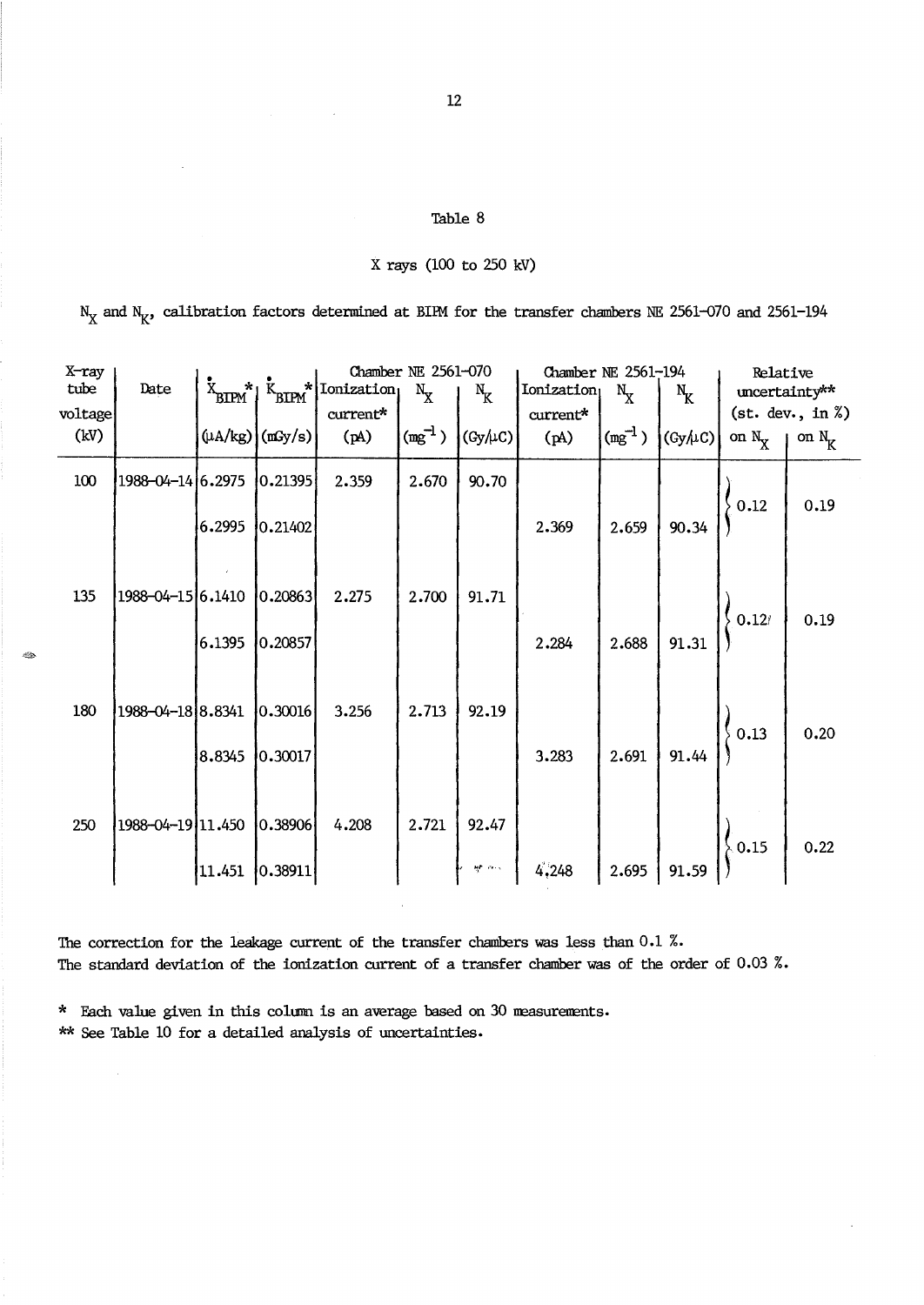## X rays (100 to 250 kV)

Results of the ARL-BIPM comparison  $R = (N_X)_{ARL}/(N_X)_{BIPM} = (N_K)_{ARL}/(N_K)_{BIPM}$ 

| $X$ -ray<br>tube |                              | Chamber 2561-070                     |                        | Chamber 2561-194             |                                   |                     |  |
|------------------|------------------------------|--------------------------------------|------------------------|------------------------------|-----------------------------------|---------------------|--|
| voltage<br>(kV)  | $(N_X)_{ARL}$<br>$(mg^{-1})$ | $(N_X)_{\text{BIPM}}$<br>$(mg^{-1})$ | $R$ *                  | $(N_X)_{ARL}$<br>$(mg^{-1})$ | $(N_X)_{\rm BIPM}$<br>$(mg^{-1})$ | $R$ *               |  |
| 100              | 2.680                        | 2.670                                | $1.0037 \pm 0.0021$    | 2.669                        | 2.659                             | $1.0038 \pm 0.0021$ |  |
| 135              | 2.7125                       | 2.700                                | $1.0046 \pm 0.0019$    | 2.696                        | 2.688                             | $1.0030 \pm 0.0019$ |  |
| 180              | 2.721                        | 2.713                                | $1.0029 \pm$<br>0.0020 | 2.7005                       | 2.691                             | $1.0035 \pm 0.0020$ |  |
| 250              | 2.733                        | 2.721                                | $1.0044 \pm 0.0022$    | 2.710                        | 2.695                             | $1.0056 \pm 0.0022$ |  |

\* See Table 10 for a detailed analysis of uncertainties

 $\ddot{\phantom{0}}$ 

 $\overline{\phantom{a}}$ 

 $\label{eq:2.1} \frac{d\mathbf{r}}{dt} = \frac{1}{2} \left[ \frac{d\mathbf{r}}{dt} - \frac{d\mathbf{r}}{dt} \right] \mathbf{r}$ 

~, *"!,I'* ,-•.

 $\mathcal{A}$ 

 $\mathcal{L}_\mathcal{D}$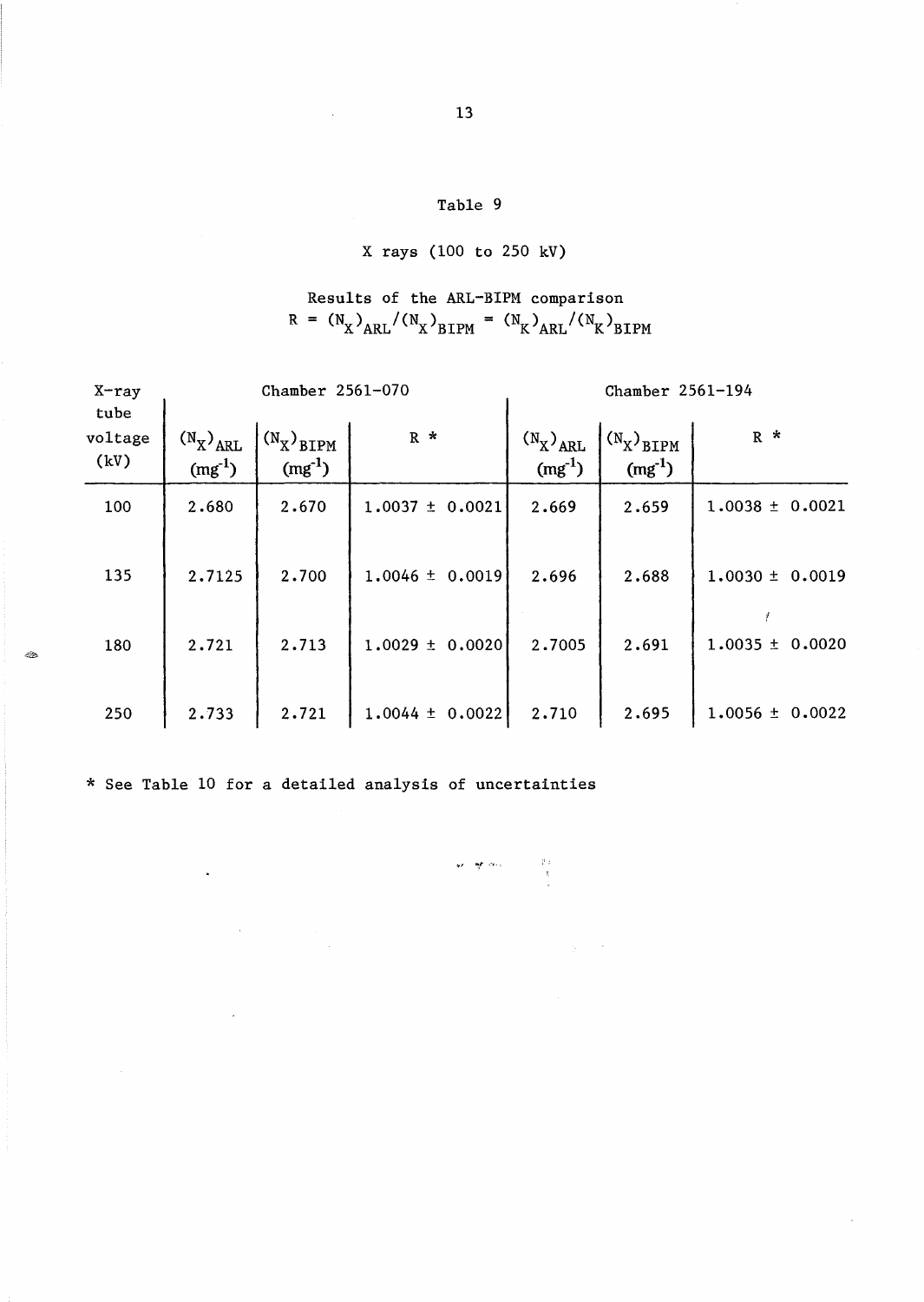# X rays (100 to 250 kV)

## Estimated relative uncertainty on the ratio  $R = (N_X)_{ARL}/(N_X)_{BIPM} = (N_K)_{ARL}/(N_K)_{BIPM}$ (standard deviation, in %)

| (kV)<br>X-ray tube voltage                                                                                                 |  | 100     |                     |      | 135                                         |                                      | 180                       |                                                                                        | 250   |  |
|----------------------------------------------------------------------------------------------------------------------------|--|---------|---------------------|------|---------------------------------------------|--------------------------------------|---------------------------|----------------------------------------------------------------------------------------|-------|--|
|                                                                                                                            |  | $s_{i}$ | $ u_i $             |      | $s_i \mid u_j$                              | $s_{\textbf{i}}$                     | $\mathbf{u}_{\mathbf{i}}$ | $s_i$                                                                                  | $u_i$ |  |
| <b>ARL</b><br>Measurement of exposure<br>Measurement of air kerma<br>Measurement of the ionization                         |  |         |                     |      |                                             |                                      |                           | $0.11 0.12 0.07 0.12 0.07 0.12 0.07 0.13$<br>0.11 0.19 0.07 0.19 0.07 0.19 0.07        | 0.20  |  |
| current of chambers<br>NE 2561-070 and NE 2561-194<br>Measurement of distance<br>Use of monitor chamber                    |  | 0.01    | 0.03                | 0.01 | 0.03                                        | 0.01                                 | 0.03                      | $0.03 0.04 0.03 0.04 0.03 0.04 0.03 0.04$<br>0.01                                      | 0.03  |  |
| Uncertainty on $(N_X)_{ARL}$<br>Quadratic sum<br>Combined uncertainty                                                      |  |         | 0.17                |      | 0.15                                        |                                      | 0.15                      | $0.11[0.13[0.08[0.13[0.08[0.13[0.08[0.14$                                              | 0.16  |  |
| Uncertainty on $(N_K)_{ARL}$<br>Quadratic sum<br>Combined uncertainty                                                      |  |         | 0:23                | 0.22 |                                             | $\begin{vmatrix} 0.22 \end{vmatrix}$ |                           | $0.11 0.20 0.08 0.20 0.08 0.20 0.08 0.21$                                              | 0.22  |  |
| <b>BIPM</b><br>Measurement of exposure<br>Measurement of air kerma<br>Measurement of the ionization<br>current of chambers |  |         |                     |      |                                             |                                      |                           | $0.03 0.11 0.03 0.11 0.03 0.12 0.03 0.14$<br>$0.03 0.18 0.03 0.18 0.03 0.19 0.03 0.21$ |       |  |
| NE 2561-070 and NE 2561-194<br>Measurement of the distance                                                                 |  |         | $\frac{1}{2}$ +0.02 | -29  | 0.02                                        |                                      | 0.02                      |                                                                                        | 0.02  |  |
| Uncertainty on $(N_X)_{BIPM}$<br>Quadratic sum<br>Combined uncertainty                                                     |  |         | 0.12                |      | 0.12                                        |                                      | 0.13                      | $0.04[0.11[0.04[0.11]0.04[0.12]0.04]0.14$                                              | 0.15  |  |
| Uncertainty on $(N_K)_{BIPM}$<br>Quadratic sum<br>Combined uncertainty                                                     |  |         | 0.19                |      | $\begin{vmatrix} 0.19 & 0.20 \end{vmatrix}$ |                                      |                           | $0.04 0.18 0.04 0.18 0.04 0.19 0.04 0.21$                                              | 0.22  |  |
| Uncertainty on R <sup>*</sup><br>Quadratic sum<br>Combined uncertainty                                                     |  |         | 0.21                |      | 0.19                                        |                                      | 0.20                      | $[0.12] 0.17] 0.09  0.17  0.09  0.18  0.09  0.20$                                      | 0.22  |  |

\* The uncertainties on W/e and g entering in the uncertainty of  $N_K$  do not contribute to the uncertainty on  $(N_K)_{\text{ARL}}/(N_K)_{\text{BIPM}}$ .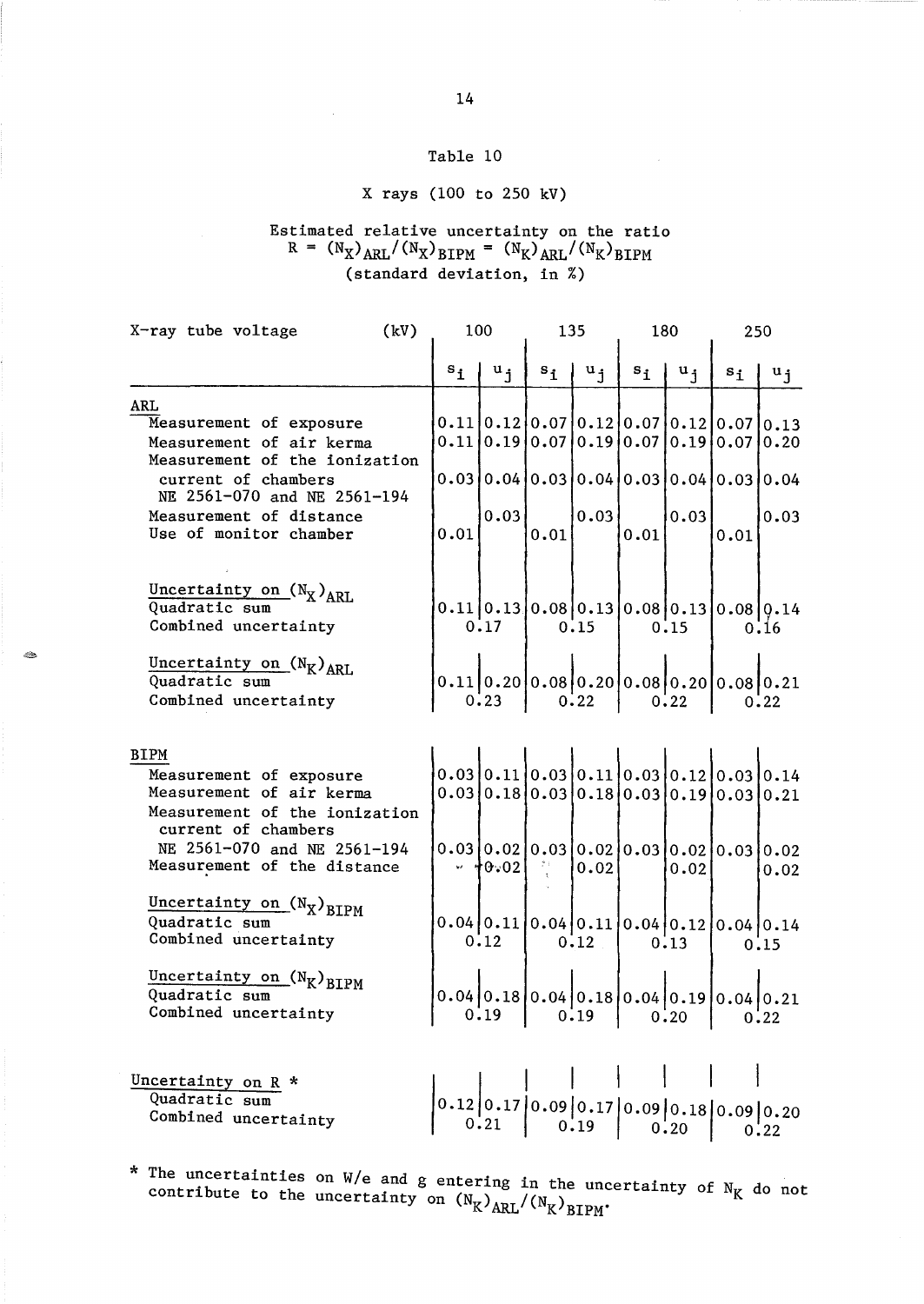## X rays (100 to 250 kV)

Comparison of 1979 and 1988 values of  $N_X$  (chamber NE 2561-070)

| X-ray tube voltage<br>(kV) | $(N_X)$ <sub>1988</sub> / $(N_X)$ <sub>1979</sub> |         |  |  |  |
|----------------------------|---------------------------------------------------|---------|--|--|--|
|                            | at ARL                                            | at BIPM |  |  |  |
|                            |                                                   |         |  |  |  |
| 100                        | 1.0011                                            | 0.9970  |  |  |  |
| 135                        | 1.0030                                            | 0.9985  |  |  |  |
| 180                        | 1.0035                                            | 1.000   |  |  |  |
| 250                        | 1.0031                                            | 0.9963  |  |  |  |

क्षेत्र के साथ अपने अप<br>उ

40

 $\boldsymbol{f}$ 

15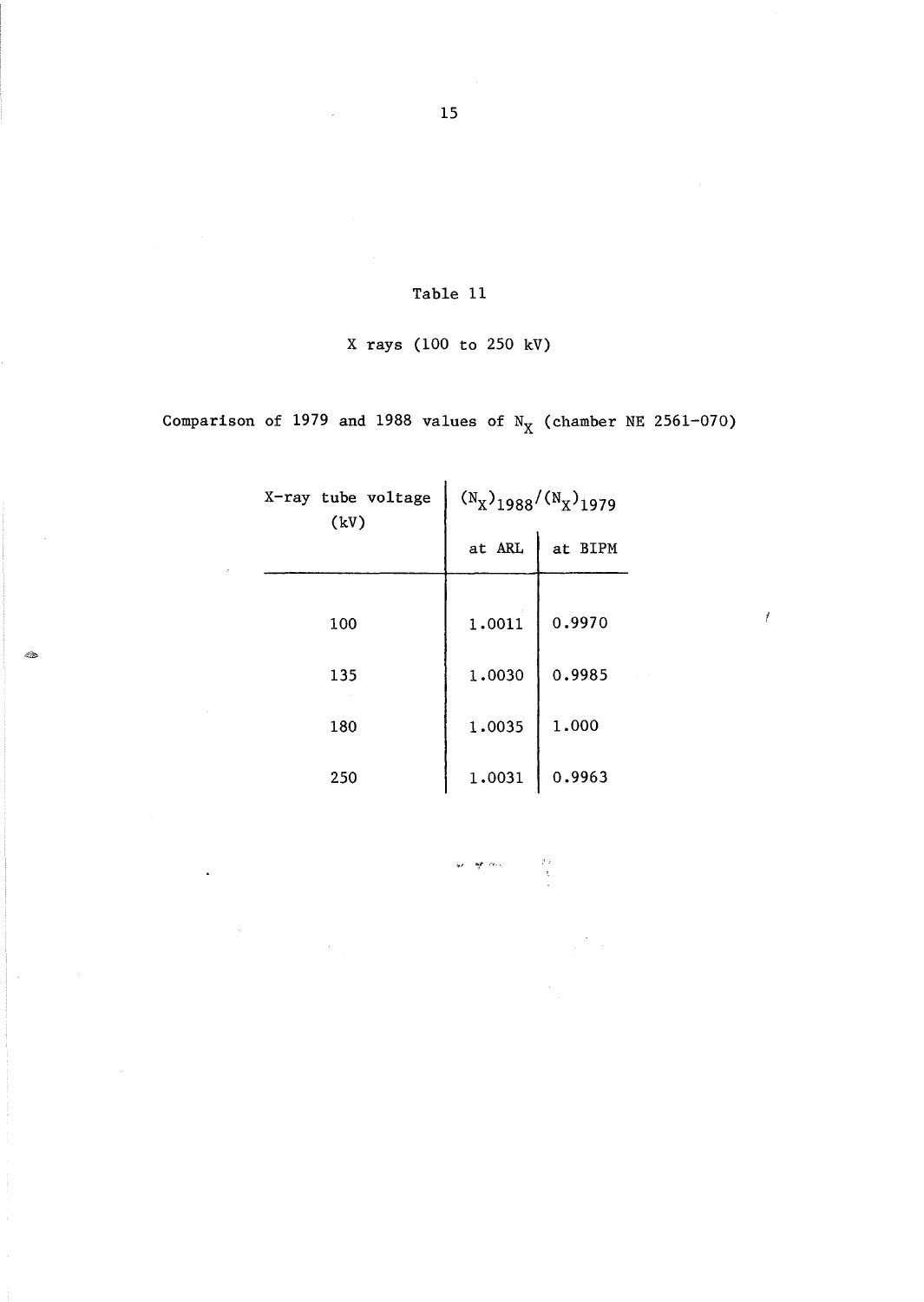# $60C$ o gamma radiation

Physical constants and correction factors . . entering in the determination of X and K at BIPM and ARL

| Physical constants                                                |       | <b>BIPM</b>         | <b>ARL</b>          |
|-------------------------------------------------------------------|-------|---------------------|---------------------|
| dry air density                                                   |       |                     |                     |
| $(273.15 \text{ K}, 101 \text{ 325 Pa}) (\text{kg/m}^3)$          |       | 1.292 99            | 1.292 9             |
| $\frac{1}{\sqrt[3]{c}}$ , a $\frac{*}{\sqrt[3]{c}}$               |       | 1,000 3             | 1.000 4             |
|                                                                   | (J/C) | 33.97               | 33.97               |
| fraction $\overline{g}$ * of energy                               |       |                     |                     |
| lost by bremsstrahlung                                            |       | $3.2 \cdot 10^{-3}$ | $3.2 \cdot 10^{-3}$ |
| $(\mu_{en}/\rho)$ <sub>a</sub> $/(\mu_{en}/\rho)$ <sub>C</sub> ** |       | 0.9985              | $0.998$ 7           |

## Correction factors applied to the standard

| air compressibility,      | $k_{\rm z}$                                           | 1,000 2   | 1,000      |
|---------------------------|-------------------------------------------------------|-----------|------------|
| recombination losses,     | $\rm k$ $\rm _s$                                      | 1.001 5   | 1.000 37   |
| humidity,                 | $k_h$                                                 | $0.997$ 0 | $0.997$ 0  |
|                           |                                                       |           | to 0.997 2 |
| stem scattering.          | $^{\rm k}$ st                                         | $1,000$ 0 | 0.9986     |
| wall attenuation,         | $k_{at}$                                              | 1.038 9   | 1.037 7    |
| mean origin of electrons, | <b>AP</b> Price<br>$\mathbf{r}$<br>$\mathrm{k_{CEP}}$ | $0.992$ 5 | 0.9922     |
| wall scattering,          | k.<br><b>SC</b>                                       | 0.9735    | 0.970.3    |
| axial non-uniformity,     | k<br>'an                                              | $0.996$ 8 | $0.996$ 3  |
| radial non-uniformity,    | $k_{rn}$                                              | $1,001$ 3 | 1,003 0    |

\* See ref.  $[1]$ . \*\* See ref.  $[2]$ .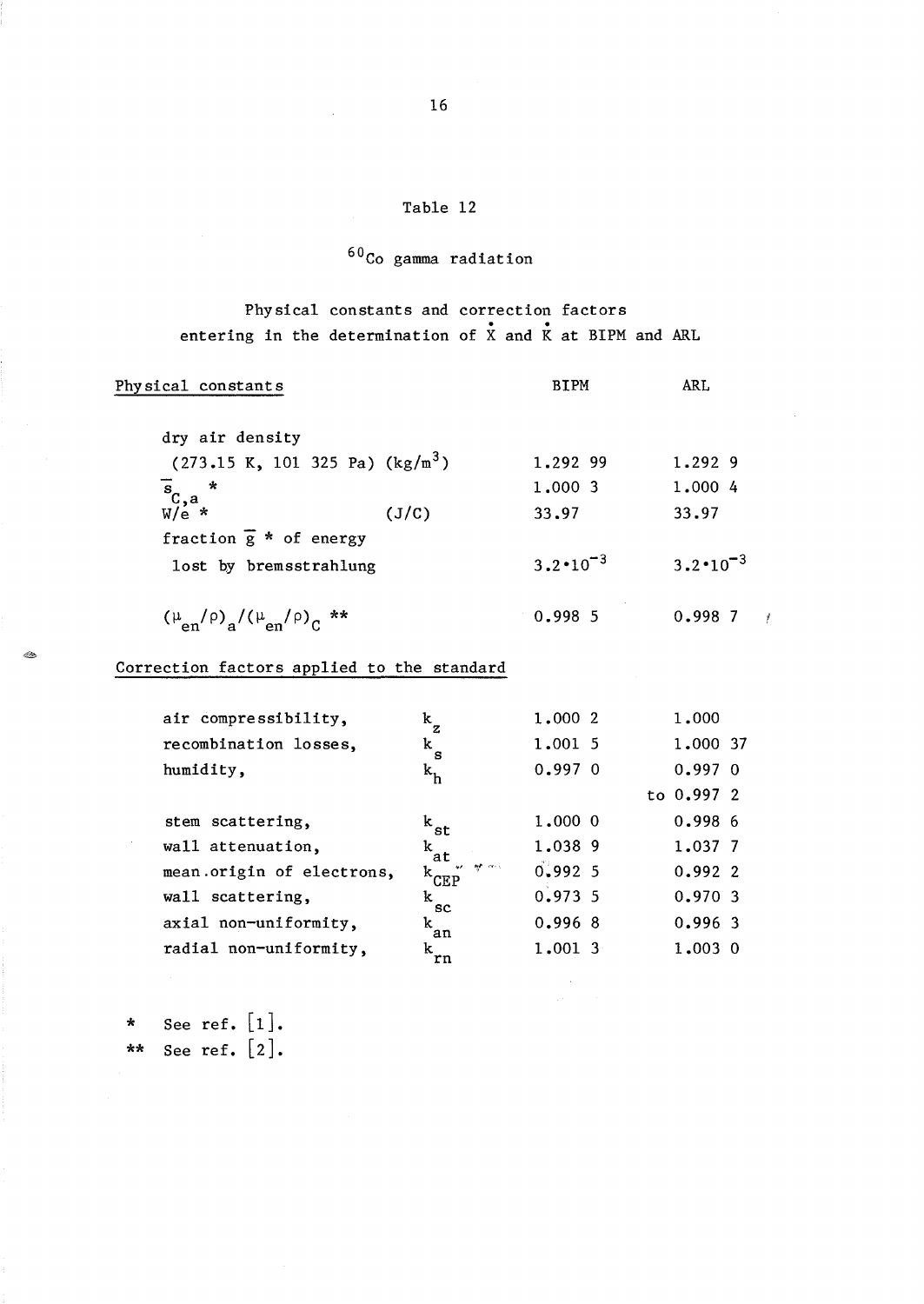# $^{60}\mathrm{Co}$  gamma radiation

## Estimated relative uncertainties in the exposure rate and air kerma rate (for BIPM and ARL), and in the ratio of the exposure (or air kenma) rates for the two laboratories

(standard deviation, in %)

|                                                                                                                                                   | <b>BIPM</b>                               | <b>ARL</b>                                    | ARL/BIPM                                    |      |
|---------------------------------------------------------------------------------------------------------------------------------------------------|-------------------------------------------|-----------------------------------------------|---------------------------------------------|------|
|                                                                                                                                                   | $S_1$<br>$\mathbf{u}_{\mathbf{j}}$        | $s$ <sup>1</sup><br>$\mathbf{u}_{\mathbf{j}}$ | $\mathbf{s}_1$<br>$\mathbf{u}_{\mathbf{j}}$ |      |
| Physical constants                                                                                                                                |                                           |                                               |                                             |      |
| dry air density<br>(273.15 K, 101 325 Pa)                                                                                                         | $\leq 0.01$                               | 0.01                                          |                                             |      |
| $\overline{\mathbf{F}}_{\text{C},a}$ (for exposure)                                                                                               | 0.2                                       | 0.3                                           |                                             |      |
|                                                                                                                                                   | 0.11                                      | 0.11                                          |                                             |      |
|                                                                                                                                                   | 0.02                                      | 0.02                                          |                                             |      |
| $\overline{\mathcal{L}}_{\mathcal{C},a}$ W/e (for air kerma)<br>$\overline{g}$ ( $\mu_{en}/\rho$ ) <sub>a</sub> /( $\mu_{en}/\rho$ ) <sub>C</sub> | 0.05                                      | 0.1                                           |                                             |      |
| Correction factors applied to the standard                                                                                                        |                                           |                                               |                                             |      |
| recombination losses,<br>$\rm{k}_{_{\rm S}}$                                                                                                      | 0.007<br>$\leq 0.01$                      | 0.01                                          | 0.01                                        | 0.01 |
| 20<br>humidity,<br>$k_h$                                                                                                                          | 0.03                                      | 0.05                                          |                                             |      |
| stem scattering,<br>$\rm{k}_{st}$                                                                                                                 | 0.01                                      | 0.02                                          |                                             |      |
| wall attenuation,<br>k <sub>at</sub>                                                                                                              | 0.04                                      | 0.15<br>0.05                                  |                                             |      |
| mean origin of electrons,<br>$\mathrm{k_{CEP}}$                                                                                                   | 0.01                                      | 0.10                                          |                                             |      |
| wall scattering,<br>$\rm{k_{\rm sc}}$                                                                                                             | 0.07                                      | 0.2                                           | 0.04                                        | 0.29 |
| axial non-uniformity,<br>$k_{an}$                                                                                                                 | 0.07                                      | 0.03                                          |                                             |      |
| radial non-uniformity,<br>$\rm{k_{rn}}$                                                                                                           | 0.02                                      |                                               |                                             |      |
| Measurement of $I/\nu\rho$                                                                                                                        |                                           |                                               |                                             |      |
| measurement volume,<br>v                                                                                                                          | 0.011<br>0.03                             | 0.05                                          | 0.05                                        | 0.03 |
| ionization current,<br>I                                                                                                                          | $\mathcal{G}(\cdot)$<br>w <del>y</del> ms |                                               |                                             |      |
| corrections concerning $\rho$<br>(temperature, pressure)                                                                                          | 0.018<br>0.01                             | 0.04<br>0.02                                  | 0.04                                        | 0.02 |
| Uncertainty on $\bar{X}$                                                                                                                          |                                           |                                               |                                             |      |
| quadratic sum                                                                                                                                     | 0.02<br>0.24                              | 0.07<br>0.42                                  |                                             |      |
| combined uncertainty                                                                                                                              | 0.24                                      | 0.43                                          |                                             |      |
| Uncertainty on K                                                                                                                                  |                                           |                                               |                                             |      |
| quadratic sum                                                                                                                                     | 0.17<br>0.02                              | 0.07<br>0.32                                  |                                             |      |
| combined uncertainty                                                                                                                              | 0.17                                      | 0.33                                          |                                             |      |
| Uncertainty on X <sub>ARL</sub> /X <sub>BIPM</sub> and K <sub>ARL</sub> /K <sub>BIPM</sub>                                                        |                                           |                                               |                                             |      |
| quadratic sum                                                                                                                                     |                                           |                                               | 0.08                                        | 0.29 |
| combined uncertainty                                                                                                                              |                                           |                                               | 0.30                                        |      |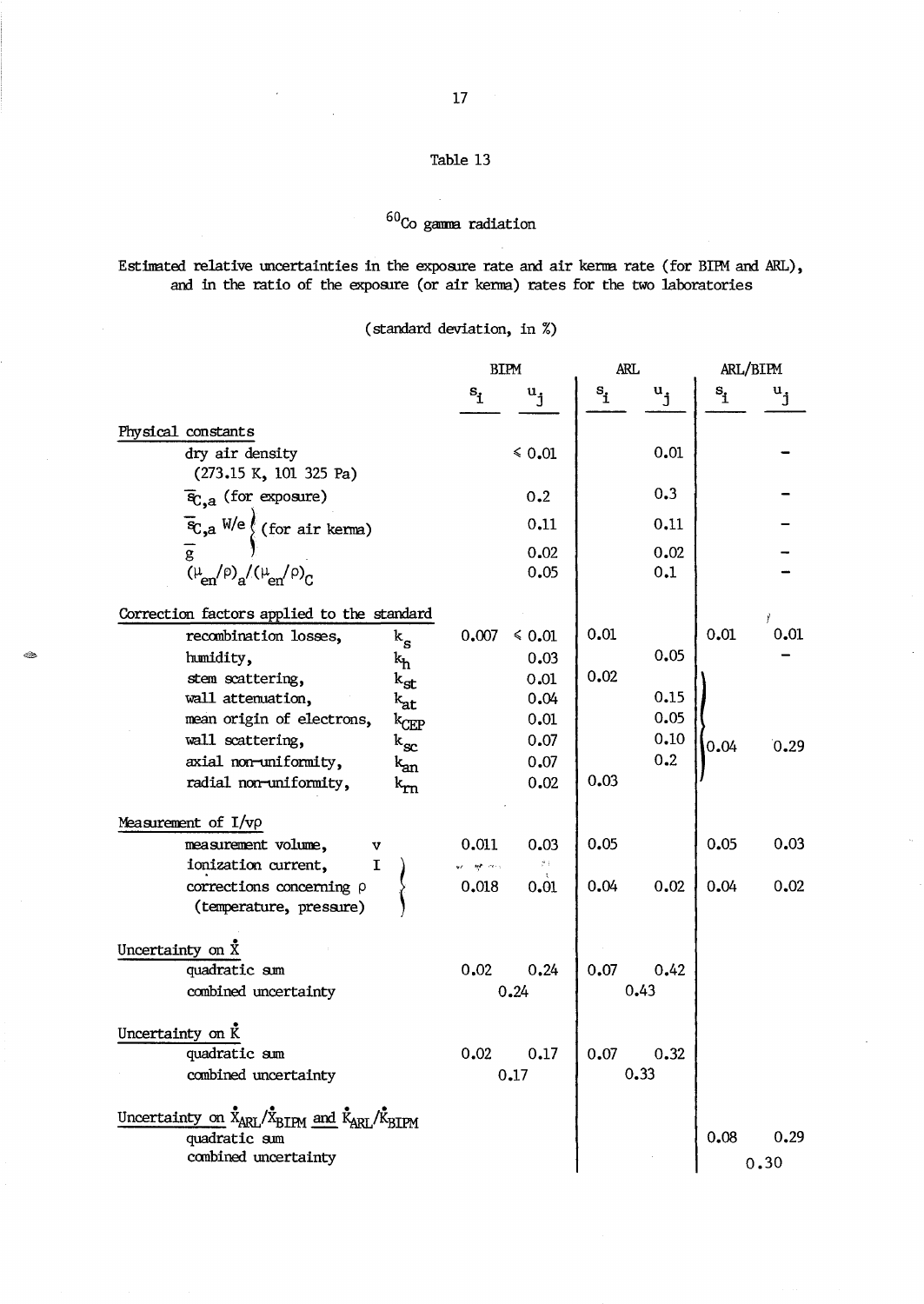# $^{60}\mathrm{Co}$  gamma radiation

Result of the ARL-BIPM comparison R =  $(N_X)_{ARL}/(N_X)_{BIPM} = (N_K)_{ARL}/(N_K)_{BIPM}$  $N_X$  and  $N_K$ , calibration factors of transfer chambers NE 2561-070 and 2561-194

|                     |             |                   |                     |                                    |             |         | Relative      |                              |                     |
|---------------------|-------------|-------------------|---------------------|------------------------------------|-------------|---------|---------------|------------------------------|---------------------|
|                     | Date        | <b>Ionization</b> | $\mathbf{\ddot{x}}$ | $\mathbf{k}$                       | $N_{\rm X}$ | $N_{K}$ | uncertainty** |                              |                     |
|                     | of          | current*          |                     |                                    |             |         |               | (st. dev., in $\mathbb{Z}$ ) | ${\bf R}$           |
|                     | measurement | (pA)              |                     | $(\mu$ A/kg) $(mSy/s)$ $(mg^{-1})$ |             | (Gy/AC) | on $N_X$      | on $N_{\rm g}$               |                     |
|                     | (1988)      |                   |                     |                                    |             |         |               |                              |                     |
| Chamber NE 2561-070 |             |                   |                     |                                    |             |         |               |                              |                     |
| at ARL              | March/April | 32.420            | 89.606              | 0.3054                             | 2.764       | 94.19   | 0.43          | 0.34                         |                     |
|                     |             |                   |                     |                                    |             |         |               | 0.18                         |                     |
| at BIPM             | 12 April    | 0.9888            | 2.7269              | 0.09293                            | 2.758       | 93.98   | 0.24          |                              |                     |
|                     | 20 April    | 0.9872            | 2.7262              | $ 0.09291\rangle$                  | 2.762       | 94.12   | 0.24          | 0.18                         | $1.0005 \pm 0.0031$ |
| at ARL              | July        | 32.499            | 89.672              | 0.3056                             | 2.759       | 94.03   | 0.43          | 0.34                         |                     |
|                     |             |                   |                     |                                    |             |         |               |                              |                     |
|                     |             |                   |                     |                                    |             |         |               |                              |                     |
| Chamber NE 2561-194 |             |                   |                     |                                    |             |         |               |                              |                     |
| at ARL              | March/April | 32.934            | 89.606              | 0.3054                             | 2.721       | 92.72   | 0.43          | 0.34                         |                     |
|                     |             |                   |                     |                                    |             |         |               |                              |                     |
| at BIPM             | 13 April    | 0.9970            | 2.7260              | 0.09290                            | 2.734       | 93.18   | 0.26          | 0.20                         | $0.9954 \pm 0.0033$ |
|                     |             |                   |                     |                                    |             |         |               |                              |                     |
| at ARL              | July        | 32.945            | 89.672              | 0.3056                             | 2.722       | 92.76   | 0.43          | 0.34                         |                     |

\* At BIPM the correction for the leakage current of the transfer chambers was up to  $0.2$  %. Each value given in this column is an average based on about 60 measurements for chamber NE 2561-070 (standard deviation =  $0.03$  %) and 30 measurements for chamber NE 2561-194 (standard deviation =  $0.1\%$ ).

At ARL the leakage current corrections were negligible. The values were obtained over several days and are all corrected to the common date of 1 April 1988. They represent the mean of 5 determinations each based on 30 measurements for the values taken pre-BIPM, and the mean of 19 determinations based on 10 measurements for those taken post-BIPM.

~I **'),.** ,-\_.,

\*\* See Table 15 for a detailed analysis of uncertainties.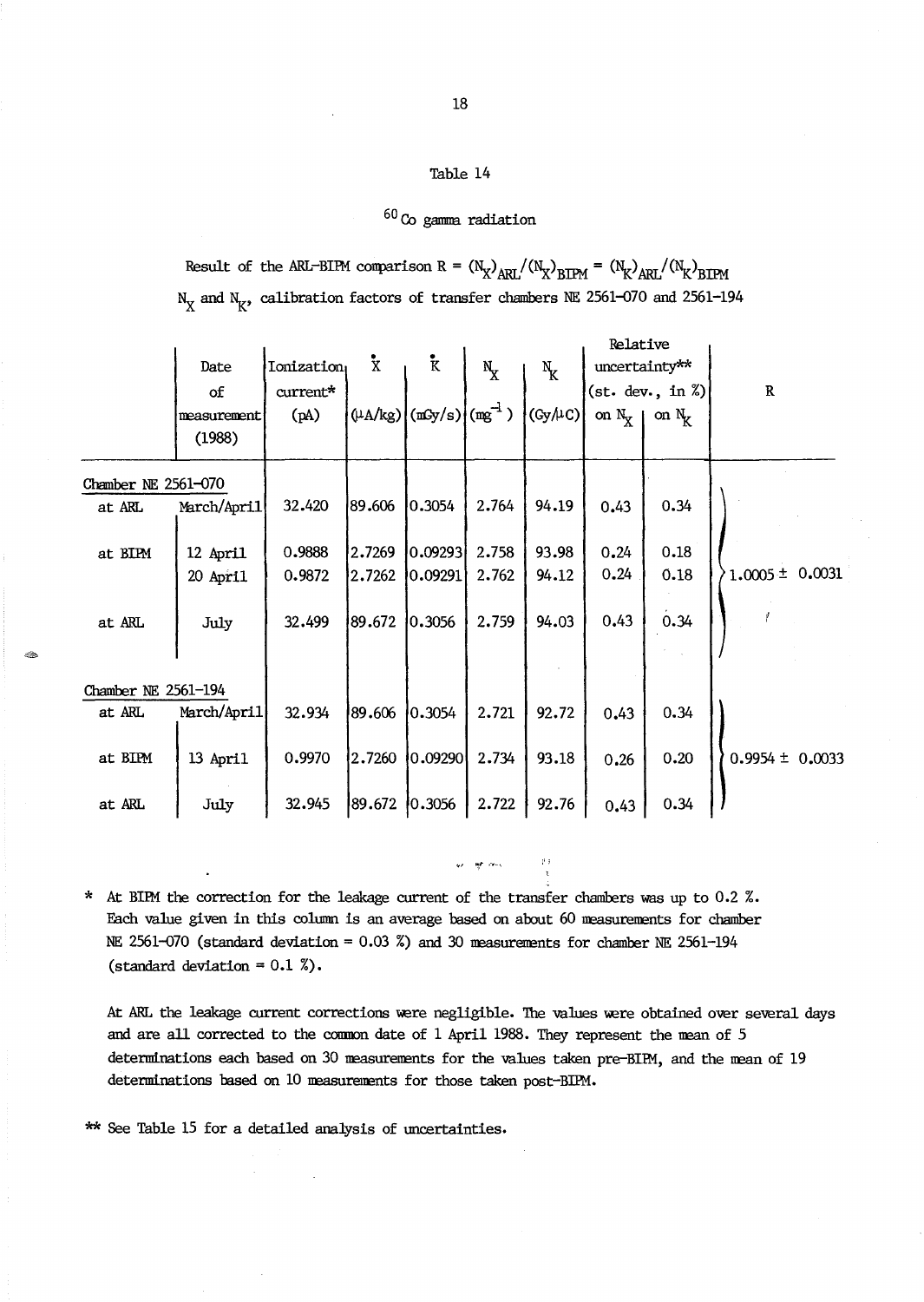# $60<sub>CO</sub>$  gamma radiation

|                                         | ARL   |                  | BIPM           |         | ARL/BIPM |                           |
|-----------------------------------------|-------|------------------|----------------|---------|----------|---------------------------|
|                                         | $s_i$ | $u_{\mathbf{j}}$ | $\mathbf{s}_1$ | $u_{j}$ | $s_i$    | $\mathbf{u}_{\mathbf{j}}$ |
|                                         |       |                  |                |         |          |                           |
| Measurement of exposure                 | 0.07  | 0.42             | 0.02           | 0.24    | $0.08*$  | $0.29*$                   |
| Measurement of air kerma                | 0.07  | 0.32             | 0.02           | 0.17    |          |                           |
| Measurement of ionization current       | 0.06  | 0.04             | $0.03**$       | 0.03    | 0.07     | 0.05                      |
| of chambers NE 2561-070 and NE 2561-194 |       |                  |                |         |          |                           |
| Measurement of distance                 |       | 0.02             |                | 0.01    |          | 0.02                      |
|                                         |       |                  |                |         |          |                           |
| Uncertainty on $N_{\rm y}$              |       |                  |                |         |          |                           |
| Quadratic sum                           | 0.09  | 0.42             | 0.04           | 0.24    |          |                           |
|                                         |       |                  |                | 0.24    |          |                           |
| Combined uncertainty                    |       | 0.43             |                |         |          |                           |
|                                         |       |                  |                |         |          |                           |
| Uncertainty on $N_K$                    |       |                  |                |         |          |                           |
| Quadratic sum                           | 0.09  | 0.32             | 0.04           | 0.17    |          |                           |
| Combined uncertainty                    |       | 0.34             |                | 0.18    |          |                           |
|                                         |       |                  |                |         |          |                           |
| Uncertainty on R                        |       |                  |                |         |          |                           |
| Quadratic sum                           |       |                  |                |         | 0.11     | 0.29                      |
| Combined uncertainty                    |       |                  |                |         |          | 0.31                      |
|                                         |       |                  |                |         |          |                           |

Estimated relative uncertainties of the calibration factors  $N_X$  and  $N_K$  (determined at ARL and BIPM), and of R =  $(N_X)_{ARL}/(N_X)_{BIPM} = (N_K)_{ARL}/(N_K)_{BIPM}$ 

(standard deviation, in %)

\* See Table 13.

 $^{\circledR}$ 

\*\* For chamber 194 this uncertainty amoonts to 0.1 % to take into accoont the drift of the ionization current at the time of the calibration. The relative uncertainties on  $N_{\rm X}$  and  $N_{\rm K}$ determined at BUM are 0.26 % and 0.20 %, respectively, and that on R is 0.33 %.

 $\omega$  . At  $\omega_{\infty}$   $\omega_{\infty}$   $\omega_{\infty}$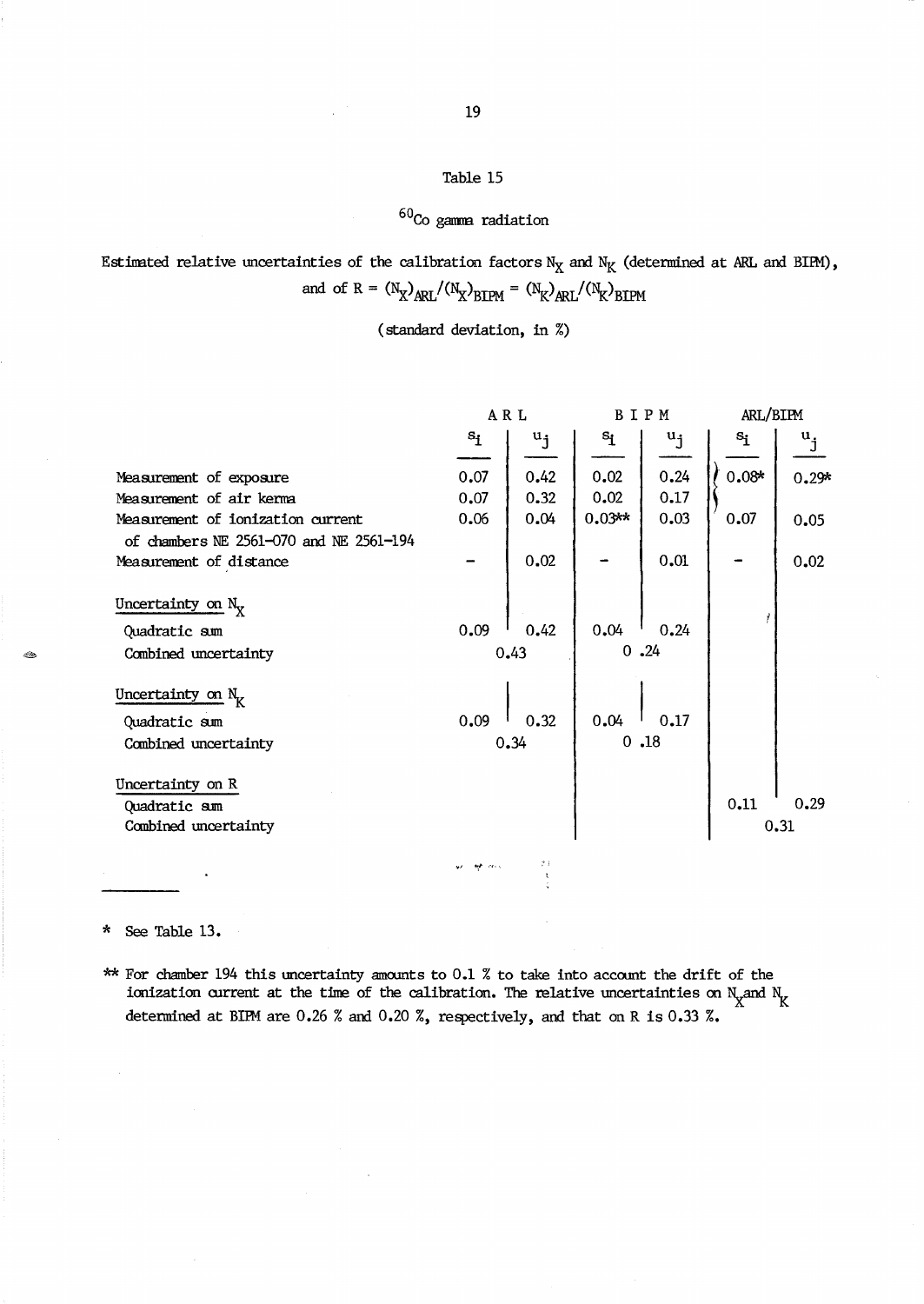Comparison of the ionization currents measured at ARL and at BIPM with the <sup>90</sup>Sr reference source

|             |                                                                                  | <sup>L</sup> ARL<br>(pA) | <sup>1</sup> BIPM<br>(pA)                                                          | $I_{\text{ARL}}/I_{\text{BIPM}}$ * |  |  |
|-------------|----------------------------------------------------------------------------------|--------------------------|------------------------------------------------------------------------------------|------------------------------------|--|--|
|             | (1)                                                                              | (2)                      |                                                                                    |                                    |  |  |
| Chamber 070 |                                                                                  |                          | $29.377 \pm 0.002$   29.378 $\pm$ 0.003   29.384 $\pm$ 0.015   0.9998 $\pm$ 0.0005 |                                    |  |  |
|             | Chamber 194   30.032 ± 0.004   30.006 ± 0.015   30.068 ± 0.015   0.9984 ± 0.0007 |                          |                                                                                    |                                    |  |  |

 $\mathfrak{f}$ 

The values of the ionization current are given for 1988-04.01.

The values in columns (1) and (2) were determined before and after the measurements at BIPM, respectively.

 $\begin{array}{c} 2\lambda \\ -3\lambda \\ 3\lambda \end{array}$ 

ez aprimas

The uncertainties represent one standard deviation  $(1 \sigma)$ .

\* In 1979 this ratio was 1.0004 for chamber 070.

 $\ddot{\phantom{0}}$ 

20